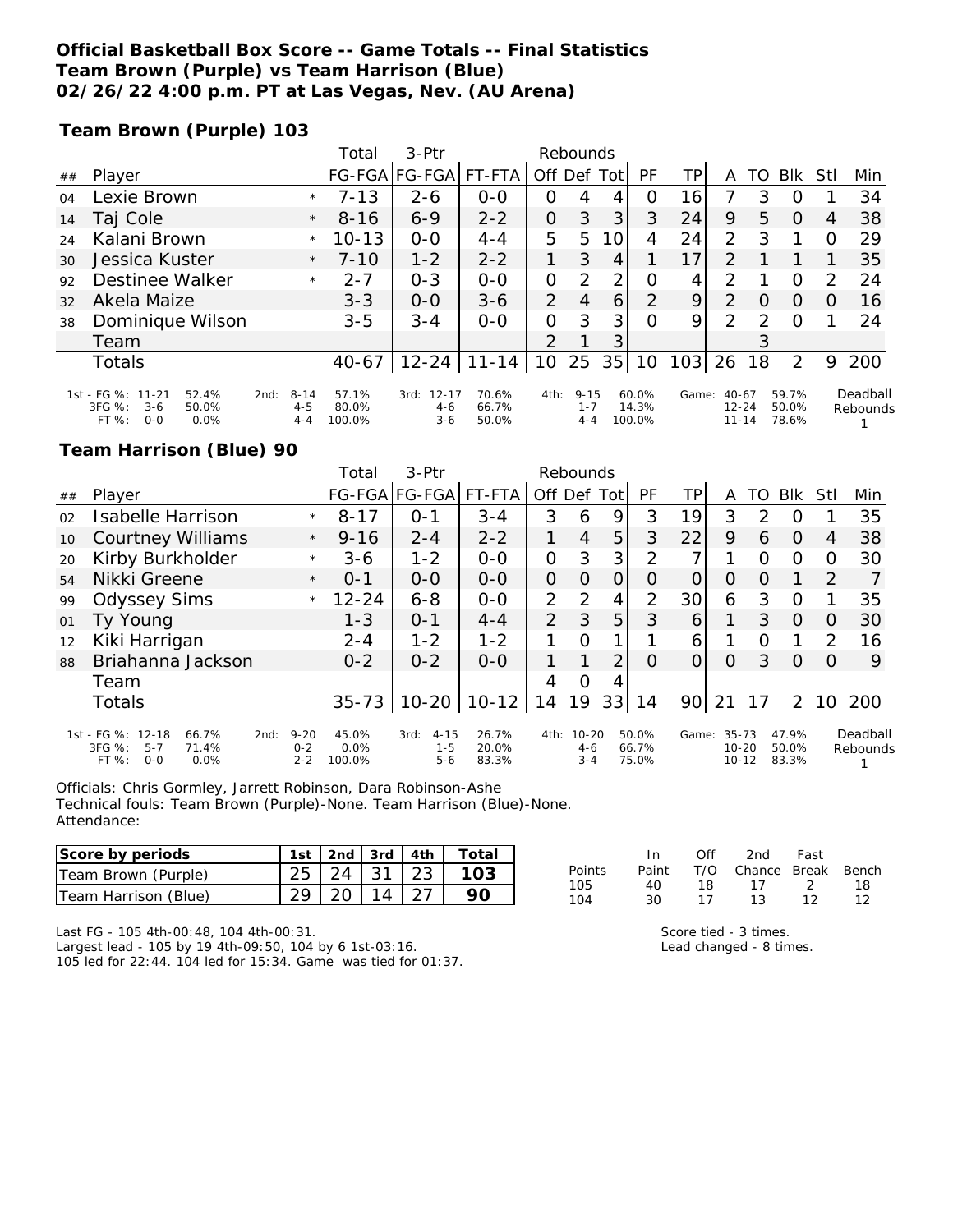## **Team Brown (Purple) vs Team Harrison (Blue) 02/26/22 4:00 p.m. PT at Las Vegas, Nev. (AU Arena) 1st PERIOD Play-by-Play (Page 1)**

| HOME TEAM: Team Harrison (Blue)          | Time  | Score       |                | Margin VISITORS: Team Brown (Purple) |
|------------------------------------------|-------|-------------|----------------|--------------------------------------|
|                                          | 09:45 | $O - 3$     | V <sub>3</sub> | GOOD! 3 PTR by Lexie Brown           |
|                                          | 09:45 |             |                | ASSIST by Jessica Kuster             |
| MISSED JUMPER by Isabelle Harrison       | 09:27 |             |                | REBOUND (DEF) by Kalani Brown        |
| REBOUND (DEF) by Courtney Williams       | 09:11 |             |                | MISSED 3 PTR by Destinee Walker      |
| MISSED LAYUP by Nikki Greene             | 08:55 |             |                | BLOCK by Kalani Brown                |
| REBOUND (OFF) by Odyssey Sims            | 08:53 |             |                |                                      |
| GOOD! LAYUP by Isabelle Harrison [PNT]   | 08:46 | $2 - 3$     | V <sub>1</sub> |                                      |
| <b>ASSIST by Courtney Williams</b>       | 08:46 |             |                |                                      |
|                                          | 08:31 | $2 - 5$     | V <sub>3</sub> | GOOD! LAYUP by Kalani Brown [PNT]    |
|                                          | 08:31 |             |                | <b>ASSIST by Lexie Brown</b>         |
| GOOD! LAYUP by Odyssey Sims [PNT]        | 08:23 | $4 - 5$     | V <sub>1</sub> |                                      |
|                                          | 08:03 |             |                | TURNOVR by Lexie Brown               |
| STEAL by Nikki Greene                    | 08:01 |             |                |                                      |
| GOOD! LAYUP by Kirby Burkholder [FB/PNT] | 07:57 | $6 - 5$     | H <sub>1</sub> |                                      |
| ASSIST by Odyssey Sims                   | 07:57 |             |                |                                      |
|                                          |       | $6 - 7$     | V <sub>1</sub> |                                      |
|                                          | 07:41 |             |                | GOOD! LAYUP by Jessica Kuster [PNT]  |
|                                          | 07:41 |             |                | ASSIST by Taj Cole                   |
| GOOD! JUMPER by Courtney Williams        | 07:29 | $8 - 7$     | H <sub>1</sub> |                                      |
| ASSIST by Odyssey Sims                   | 07:29 |             |                |                                      |
|                                          | 07:10 |             |                | TURNOVR by Jessica Kuster            |
| STEAL by Nikki Greene                    | 07:09 |             |                |                                      |
| MISSED LAYUP by Isabelle Harrison        | 07:01 |             |                | REBOUND (DEF) by Kalani Brown        |
|                                          | 06:53 | $8 - 10$    | V <sub>2</sub> | GOOD! 3 PTR by Jessica Kuster        |
|                                          | 06:53 |             |                | ASSIST by Taj Cole                   |
| <b>TURNOVR by Courtney Williams</b>      | 06:40 |             |                |                                      |
| REBOUND (DEF) by Courtney Williams       | 06:23 |             |                | MISSED JUMPER by Kalani Brown        |
| GOOD! LAYUP by Kirby Burkholder [PNT]    | 06:13 | $10 - 10$   | T <sub>1</sub> |                                      |
| <b>ASSIST by Courtney Williams</b>       | 06:13 |             |                |                                      |
| FOUL by Kirby Burkholder (P1T1)          | 05:54 |             |                |                                      |
|                                          |       | 05:54 P 30  |                |                                      |
|                                          | 05:42 | $10 - 12$   | V <sub>2</sub> | GOOD! LAYUP by Jessica Kuster [PNT]  |
| TURNOVR by Isabelle Harrison             | 05:27 |             |                |                                      |
| <b>BLOCK by Nikki Greene</b>             | 05:04 |             |                | MISSED JUMPER by Lexie Brown         |
| REBOUND (DEF) by Kirby Burkholder        | 05:03 |             |                |                                      |
| GOOD! 3 PTR by Odyssey Sims              | 04:58 | $13 - 12$   | H <sub>1</sub> |                                      |
| ASSIST by Kirby Burkholder               | 04:58 |             |                |                                      |
| REBOUND (DEF) by Isabelle Harrison       | 04:32 |             |                | MISSED 3 PTR by Taj Cole             |
| GOOD! 3 PTR by Odyssey Sims              | 04:22 | $16 - 12$   | H 4            |                                      |
| <b>ASSIST by Courtney Williams</b>       | 04:22 |             |                |                                      |
|                                          |       |             |                |                                      |
|                                          | 03:56 |             |                | MISSED JUMPER by Kalani Brown        |
|                                          | 03:56 |             |                | REBOUND (OFF) by Kalani Brown        |
|                                          | 03:51 | $16 - 14$   | H <sub>2</sub> | GOOD! LAYUP by Kalani Brown [PNT]    |
| GOOD! 3 PTR by Courtney Williams         | 03:41 | $19 - 14$   | H 5            |                                      |
| ASSIST by Isabelle Harrison              | 03:41 |             |                |                                      |
|                                          | 03:24 | 19-16       | H 3            | GOOD! LAYUP by Jessica Kuster [PNT]  |
| GOOD! 3 PTR by Odyssey Sims              | 03:16 | $22 - 16$   | H 6            |                                      |
|                                          | 02:49 |             |                | MISSED LAYUP by Destinee Walker      |
|                                          | 02:49 |             |                | REBOUND (OFF) by Kalani Brown        |
|                                          | 02:45 | $22 - 18$   | H 4            | GOOD! TIP-IN by Kalani Brown [PNT]   |
| TIMEOUT media                            | 02:40 |             |                |                                      |
| SUB IN: Briahanna Jackson                | 02:40 |             |                | SUB IN: Akela Maize                  |
| SUB IN: Kiki Harrigan                    | 02:40 |             |                | SUB IN: Dominique Wilson             |
| SUB IN: Ty Young                         | 02:40 |             |                | SUB OUT: Kalani Brown                |
| SUB OUT: Isabelle Harrison               | 02:40 |             |                | SUB OUT: Lexie Brown                 |
| SUB OUT: Kirby Burkholder                | 02:40 |             |                |                                      |
| SUB OUT: Nikki Greene                    | 02:40 |             |                |                                      |
|                                          |       | C 5:54 P 92 |                |                                      |
| MISSED LAYUP by Kiki Harrigan            | 02:32 |             |                |                                      |
| REBOUND (OFF) by (TEAM)                  | 02:32 |             |                |                                      |
| GOOD! JUMPER by Courtney Williams        | 02:28 | $24 - 18$   | H 6            |                                      |
|                                          |       |             |                |                                      |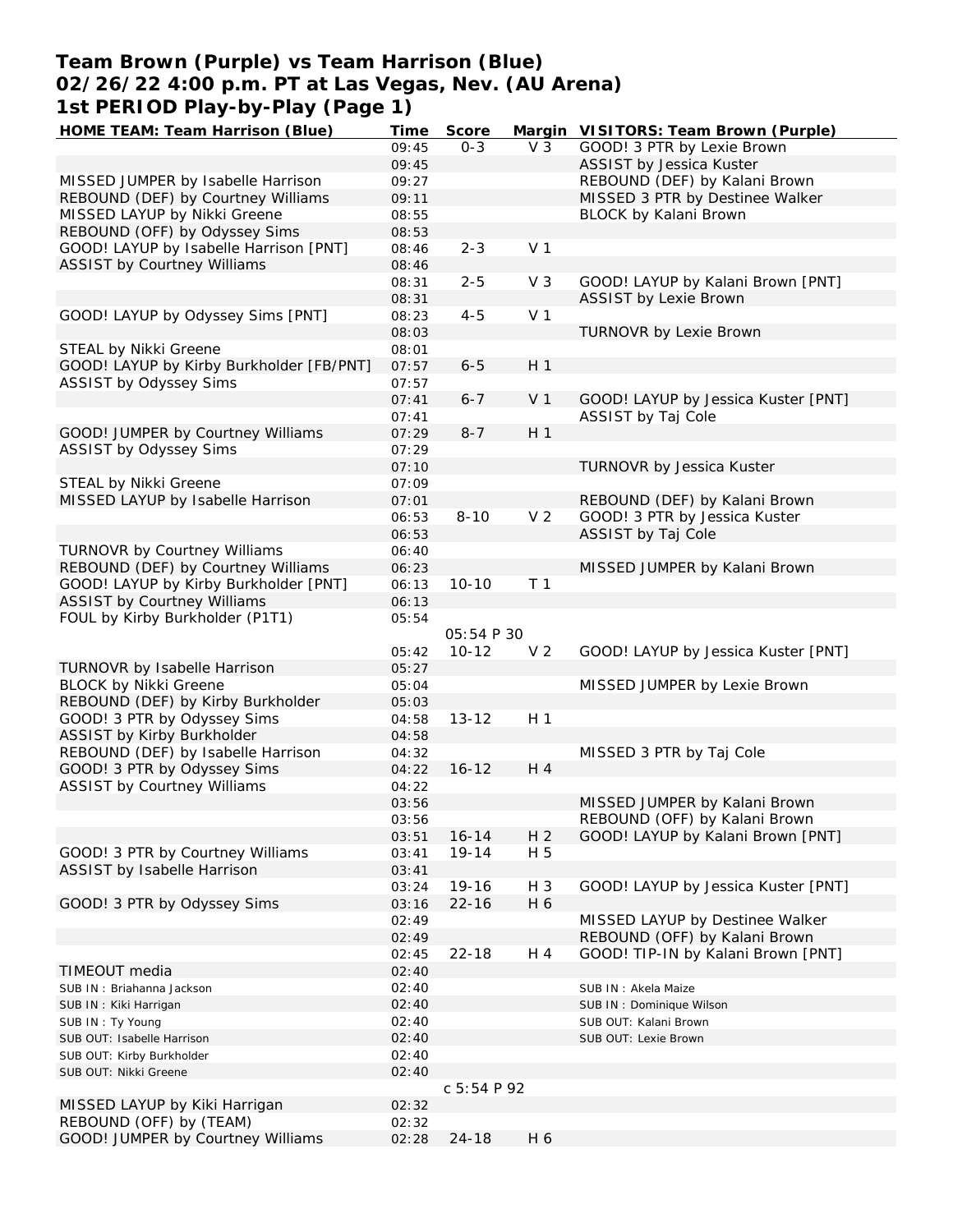# **Team Brown (Purple) vs Team Harrison (Blue) 02/26/22 4:00 p.m. PT at Las Vegas, Nev. (AU Arena) 1st PERIOD Play-by-Play (Page 2)**

| HOME TEAM: Team Harrison (Blue)    | Time  | Score           |                | Margin VISITORS: Team Brown (Purple) |
|------------------------------------|-------|-----------------|----------------|--------------------------------------|
| BLOCK by Kiki Harrigan             | 02:04 |                 |                | MISSED LAYUP by Jessica Kuster       |
|                                    | 02:02 |                 |                | REBOUND (OFF) by (TEAM)              |
|                                    | 02:00 | $24 - 21$       | H 3            | GOOD! 3 PTR by Dominique Wilson      |
|                                    | 02:00 |                 |                | <b>ASSIST by Destinee Walker</b>     |
| TURNOVR by Briahanna Jackson       | 01:49 |                 |                |                                      |
|                                    | 01:48 |                 |                | STEAL by Taj Cole                    |
|                                    | 01:45 | $24 - 23$       | H <sub>1</sub> | GOOD! JUMPER by Destinee Walker      |
|                                    | 01:45 |                 |                | ASSIST by Taj Cole                   |
| GOOD! LAYUP by Odyssey Sims [PNT]  | 01:32 | $26 - 23$       | $H_3$          |                                      |
|                                    | 01:14 |                 |                | MISSED LAYUP by Destinee Walker      |
|                                    | 01:14 |                 |                | REBOUND (OFF) by Akela Maize         |
|                                    | 01:11 | $26 - 25$       | H <sub>1</sub> | GOOD! TIP-IN by Akela Maize [PNT]    |
| MISSED 3 PTR by Ty Young           | 01:02 |                 |                |                                      |
| REBOUND (OFF) by Briahanna Jackson | 01:02 |                 |                |                                      |
| MISSED 3 PTR by Odyssey Sims       | 00:49 |                 |                | REBOUND (DEF) by Destinee Walker     |
| REBOUND (DEF) by Odyssey Sims      | 00:40 |                 |                | MISSED JUMPER by Dominique Wilson    |
| TURNOVR by Odyssey Sims            | 00:33 |                 |                |                                      |
| REBOUND (DEF) by Ty Young          | 00:11 |                 |                | MISSED 3 PTR by Destinee Walker      |
| GOOD! 3 PTR by Courtney Williams   | 00:02 | 29-25           | H 4            |                                      |
|                                    |       | C: C 5: 54 P 30 |                |                                      |
|                                    |       |                 |                |                                      |

Team Harrison (Blue) 29, Team Brown (Purple) 25

|                                              | $\ln$ | Off | 2nd | – Fast |                         |
|----------------------------------------------|-------|-----|-----|--------|-------------------------|
| 1st period-only Paint T/O Chance Break Bench |       |     |     |        |                         |
| Team Brown (Purple) 14 2 9 0 5               |       |     |     |        | Score tied - 1 time.    |
| Team Harrison (Blue) 10 2 4 2 0              |       |     |     |        | Lead changed - 5 times. |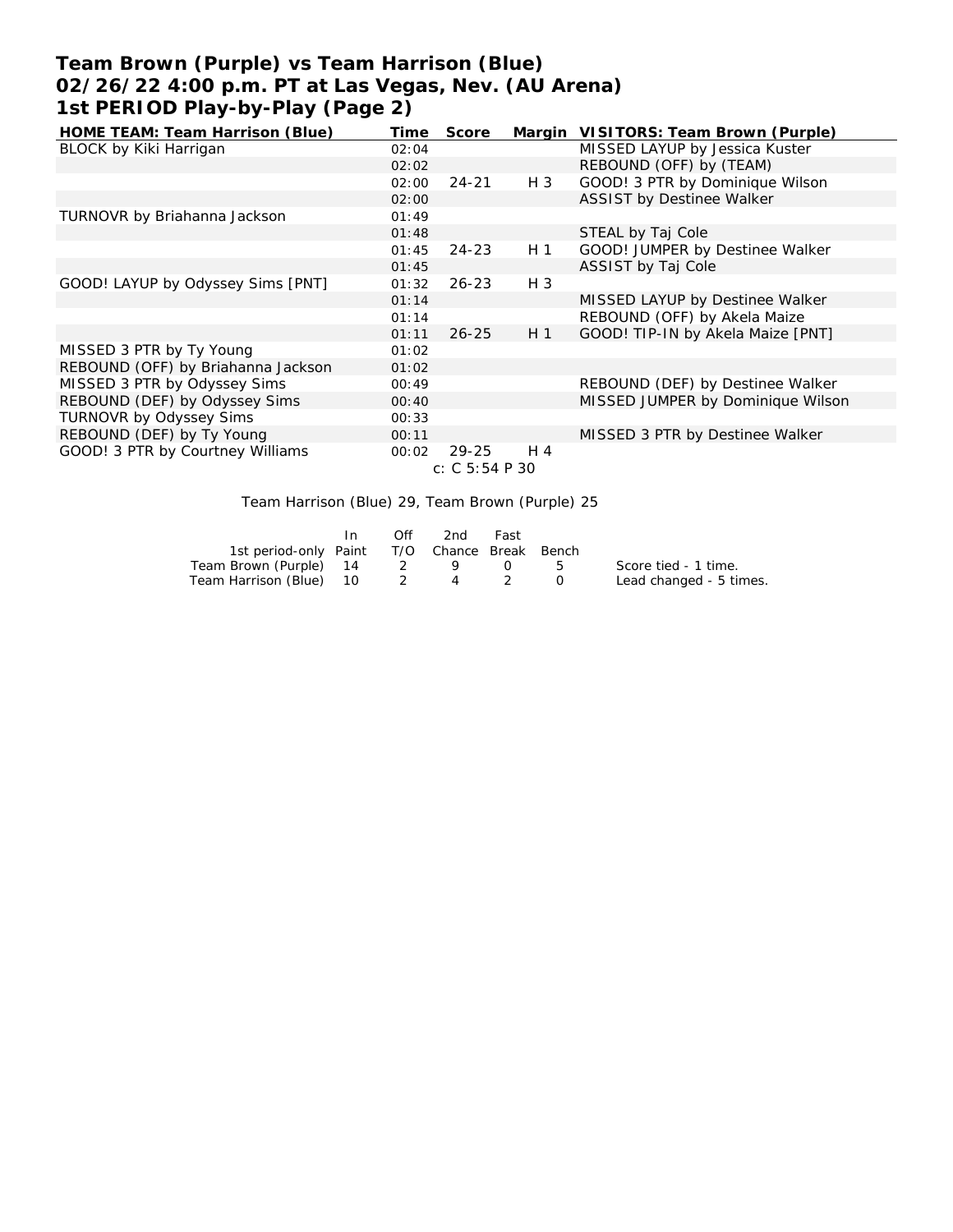### **Team Brown (Purple) vs Team Harrison (Blue) 02/26/22 4:00 p.m. PT at Las Vegas, Nev. (AU Arena) 2nd PERIOD Play-by-Play (Page 1)**

| HOME TEAM: Team Harrison (Blue)         | Time  | Score      |                | Margin VISITORS: Team Brown (Purple) |
|-----------------------------------------|-------|------------|----------------|--------------------------------------|
| SUB IN: Briahanna Jackson               | 10:00 |            |                | SUB IN: Dominique Wilson             |
| SUB IN: Kiki Harrigan                   | 10:00 |            |                | SUB IN: Akela Maize                  |
| SUB IN: Ty Young                        | 10:00 |            |                | SUB OUT: Jessica Kuster              |
| SUB OUT: Courtney Williams              | 10:00 |            |                | SUB OUT: Destinee Walker             |
| SUB OUT: Odyssey Sims                   | 10:00 |            |                |                                      |
| SUB OUT: Nikki Greene                   | 10:00 |            |                |                                      |
| GOOD! FT SHOT by Ty Young               | 09:46 | $30 - 25$  | H 5            | FOUL by Akela Maize (P1T1)           |
| GOOD! FT SHOT by Ty Young               | 09:46 | $31 - 25$  | H 6            |                                      |
|                                         |       | 09:46 S 01 |                |                                      |
| REBOUND (DEF) by Briahanna Jackson      | 09:33 |            |                | MISSED JUMPER by Taj Cole            |
| TURNOVR by Briahanna Jackson            | 09:29 |            |                |                                      |
|                                         |       |            |                |                                      |
|                                         | 09:28 |            |                | STEAL by Taj Cole                    |
|                                         | 09:21 | $31 - 28$  | H 3            | GOOD! 3 PTR by Taj Cole              |
|                                         | 09:21 |            |                | ASSIST by Dominique Wilson           |
| GOOD! JUMPER by Isabelle Harrison       | 09:04 | $33 - 28$  | H 5            |                                      |
| ASSIST by Ty Young                      | 09:04 |            |                |                                      |
|                                         | 08:47 | $33 - 31$  | H <sub>2</sub> | GOOD! 3 PTR by Taj Cole              |
|                                         | 08:47 |            |                | ASSIST by Kalani Brown               |
| MISSED JUMPER by Isabelle Harrison      | 08:30 |            |                | REBOUND (DEF) by Akela Maize         |
|                                         | 08:20 |            |                | TURNOVR by Taj Cole                  |
| STEAL by Kiki Harrigan                  | 08:19 |            |                |                                      |
| MISSED 3 PTR by Kirby Burkholder        | 08:14 |            |                | REBOUND (DEF) by Akela Maize         |
|                                         | 08:05 | $33 - 34$  | V <sub>1</sub> | GOOD! 3 PTR by Dominique Wilson      |
|                                         | 08:05 |            |                | ASSIST by Taj Cole                   |
| TIMEOUT 30sec                           | 07:59 |            |                |                                      |
| SUB IN: Courtney Williams               | 07:59 |            |                |                                      |
| SUB IN: Odyssey Sims                    | 07:59 |            |                |                                      |
| SUB OUT: Briahanna Jackson              | 07:59 |            |                |                                      |
| SUB OUT: Kirby Burkholder               | 07:59 |            |                |                                      |
| GOOD! JUMPER by Isabelle Harrison       | 07:51 | $35 - 34$  | H <sub>1</sub> |                                      |
| ASSIST by Odyssey Sims                  | 07:51 |            |                |                                      |
|                                         | 07:44 |            |                | TURNOVR by Dominique Wilson          |
| STEAL by Odyssey Sims                   | 07:43 |            |                |                                      |
| GOOD! JUMPER by Courtney Williams [FB]  |       | $37 - 34$  | H 3            |                                      |
|                                         | 07:40 |            |                |                                      |
| ASSIST by Odyssey Sims                  | 07:40 |            |                |                                      |
|                                         | 07:14 |            |                | TURNOVR by Lexie Brown               |
| MISSED JUMPER by Odyssey Sims           | 07:04 |            |                | REBOUND (DEF) by Dominique Wilson    |
|                                         | 06:56 | $37 - 36$  | H <sub>1</sub> | GOOD! JUMPER by Lexie Brown          |
|                                         | 06:56 |            |                | ASSIST by Dominique Wilson           |
| MISSED JUMPER by Courtney Williams      | 06:34 |            |                | REBOUND (DEF) by (TEAM)              |
|                                         | 06:32 |            |                | SUB IN: Destinee Walker              |
|                                         | 06:32 |            |                | SUB OUT: Taj Cole                    |
|                                         | 06:14 |            |                | TURNOVR by Kalani Brown              |
| STEAL by Courtney Williams              | 06:12 |            |                |                                      |
| GOOD! LAYUP by Courtney Williams [FB/PN | 06:11 | 39-36      | H 3            |                                      |
|                                         | 05:50 | 39-38      | H <sub>1</sub> | GOOD! LAYUP by Kalani Brown [PNT]    |
|                                         | 05:50 |            |                | ASSIST by Akela Maize                |
| MISSED LAYUP by Odyssey Sims            | 05:39 |            |                |                                      |
| REBOUND (OFF) by Isabelle Harrison      | 05:39 |            |                |                                      |
| GOOD! TIP-IN by Isabelle Harrison [PNT] | 05:35 | $41 - 38$  | H 3            |                                      |
|                                         | 05:24 |            |                | TURNOVR by Kalani Brown              |
| STEAL by Courtney Williams              | 05:23 |            |                |                                      |
| FOUL by Odyssey Sims (P1T2)             | 05:19 |            |                |                                      |
| TURNOVR by Odyssey Sims                 | 05:19 |            |                |                                      |
|                                         |       | 05:19038   |                |                                      |
|                                         |       |            |                |                                      |
| TIMEOUT 30sec                           | 05:11 |            |                |                                      |
|                                         | 05:07 |            |                | TURNOVR by Kalani Brown              |
| STEAL by Kiki Harrigan                  | 05:06 |            |                |                                      |
| TURNOVR by Ty Young                     | 04:52 |            |                |                                      |
|                                         | 04:52 |            |                | TIMEOUT MEDIA                        |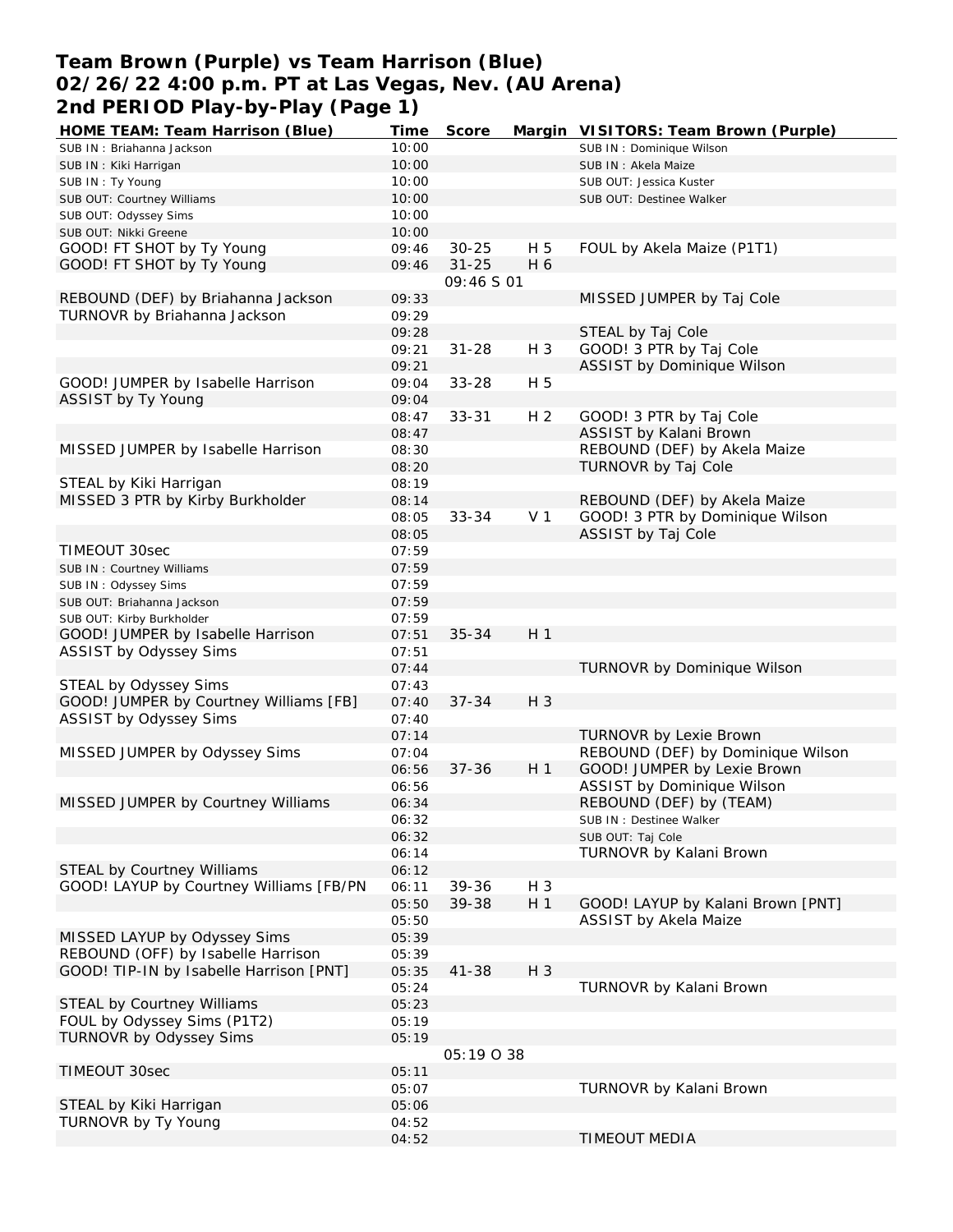# **Team Brown (Purple) vs Team Harrison (Blue) 02/26/22 4:00 p.m. PT at Las Vegas, Nev. (AU Arena) 2nd PERIOD Play-by-Play (Page 2)**

| HOME TEAM: Team Harrison (Blue)      | Time  | Score              |                | Margin VISITORS: Team Brown (Purple) |
|--------------------------------------|-------|--------------------|----------------|--------------------------------------|
|                                      | 04:52 |                    |                | SUB IN: Jessica Kuster               |
|                                      | 04:52 |                    |                | SUB IN: Taj Cole                     |
|                                      | 04:52 |                    |                | SUB OUT: Dominique Wilson            |
|                                      | 04:52 |                    |                | SUB OUT: Akela Maize                 |
|                                      | 04:41 |                    |                | TURNOVR by Taj Cole                  |
| STEAL by Isabelle Harrison           | 04:39 |                    |                |                                      |
| GOOD! LAYUP by Odyssey Sims [FB/PNT] | 04:36 | 43-38              | H 5            |                                      |
| <b>ASSIST by Courtney Williams</b>   | 04:36 |                    |                |                                      |
|                                      | 04:19 |                    |                | MISSED JUMPER by Jessica Kuster      |
|                                      | 04:19 |                    |                | REBOUND (OFF) by Kalani Brown        |
|                                      | 04:15 |                    |                | MISSED LAYUP by Kalani Brown         |
|                                      | 04:15 |                    |                | REBOUND (OFF) by Kalani Brown        |
| FOUL by Courtney Williams (P1T3)     | 04:12 |                    |                |                                      |
|                                      |       | 04:12 P 24         |                |                                      |
|                                      | 04:09 | $43 - 41$          | H <sub>2</sub> | GOOD! 3 PTR by Taj Cole              |
|                                      | 04:09 |                    |                | ASSIST by Destinee Walker            |
| GOOD! JUMPER by Odyssey Sims         | 04:00 | $45 - 41$          | H 4            |                                      |
|                                      | 03:38 | 45-43              | H <sub>2</sub> | GOOD! LAYUP by Kalani Brown [PNT]    |
|                                      | 03:38 |                    |                | <b>ASSIST by Lexie Brown</b>         |
| MISSED JUMPER by Courtney Williams   | 03:26 |                    |                | REBOUND (DEF) by Taj Cole            |
| REBOUND (DEF) by Courtney Williams   | 03:14 |                    |                | MISSED JUMPER by Taj Cole            |
| GOOD! JUMPER by Kiki Harrigan        | 02:56 | $47 - 43$          | H 4            |                                      |
| FOUL by Isabelle Harrison (P1T4)     | 02:37 | $47 - 44$          | $H_3$          | GOOD! FT SHOT by Kalani Brown        |
|                                      | 02:37 | $47 - 45$          | H <sub>2</sub> | GOOD! FT SHOT by Kalani Brown        |
|                                      |       | 02:37 S 24         |                |                                      |
| MISSED JUMPER by Odyssey Sims        | 02:26 |                    |                |                                      |
| REBOUND (OFF) by (TEAM)              | 02:26 |                    |                |                                      |
| GOOD! LAYUP by Ty Young [PNT]        | 02:20 | 49-45              | H 4            |                                      |
| ASSIST by Isabelle Harrison          | 02:20 |                    |                |                                      |
|                                      | 01:54 | 49-47              | H <sub>2</sub> | GOOD! JUMPER by Jessica Kuster       |
| MISSED 3 PTR by Kiki Harrigan        | 01:41 |                    |                | REBOUND (DEF) by Lexie Brown         |
| REBOUND (DEF) by Isabelle Harrison   | 01:31 |                    |                | MISSED 3 PTR by Destinee Walker      |
| MISSED JUMPER by Courtney Williams   | 01:12 |                    |                |                                      |
| REBOUND (OFF) by Kiki Harrigan       | 01:12 |                    |                |                                      |
| TURNOVR by Courtney Williams         | 01:05 |                    |                |                                      |
|                                      | 01:03 |                    |                | STEAL by Destinee Walker             |
| REBOUND (DEF) by Isabelle Harrison   | 00:44 |                    |                | MISSED JUMPER by Taj Cole            |
|                                      | 00:35 |                    |                | FOUL by Taj Cole (P1T2)              |
| SUB IN: Kirby Burkholder             | 00:35 |                    |                |                                      |
| SUB IN: Briahanna Jackson            | 00:35 |                    |                |                                      |
| SUB OUT: Kiki Harrigan               | 00:35 |                    |                |                                      |
| SUB OUT: Ty Young                    | 00:35 |                    |                |                                      |
|                                      |       | 00:35 P 99         |                |                                      |
| MISSED JUMPER by Courtney Williams   | 00:30 |                    |                | REBOUND (DEF) by Jessica Kuster      |
|                                      | 00:20 |                    |                | TURNOVR by (TEAM)                    |
| TURNOVR by Courtney Williams         | 00:15 |                    |                |                                      |
| FOUL by Odyssey Sims (P2T5)          | 00:10 | 49-48              | H 1            | GOOD! FT SHOT by Taj Cole            |
|                                      | 00:10 | 49-49              | T <sub>2</sub> | GOOD! FT SHOT by Taj Cole            |
|                                      |       | <i>OO:</i> 10 P 14 |                |                                      |
| MISSED JUMPER by Odyssey Sims        | 00:05 |                    |                | REBOUND (DEF) by Kalani Brown        |

### Team Harrison (Blue) 49, Team Brown (Purple) 49

|                                              | Off | 2nd | Fast |                         |
|----------------------------------------------|-----|-----|------|-------------------------|
| 2nd period-only Paint T/O Chance Break Bench |     |     |      |                         |
| Team Brown (Purple) 4 5 3 0 3                |     |     |      | Score tied - 1 time.    |
| Team Harrison (Blue) 8 6 4                   |     |     | 66   | Lead changed - 2 times. |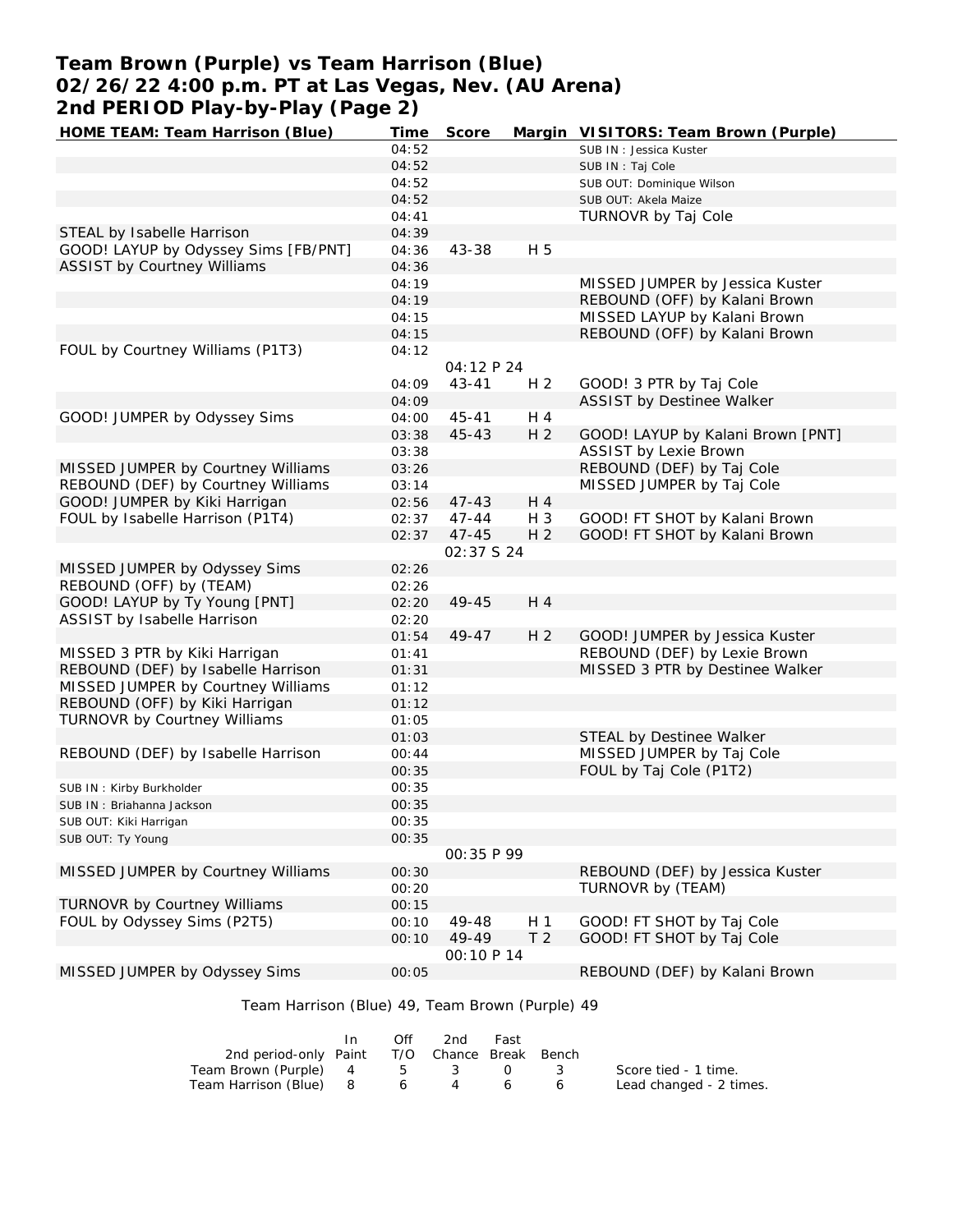### **Team Brown (Purple) vs Team Harrison (Blue) 02/26/22 4:00 p.m. PT at Las Vegas, Nev. (AU Arena) 3rd PERIOD Play-by-Play (Page 1)**

| HOME TEAM: Team Harrison (Blue)                            | Time           | Score             |                 | Margin VISITORS: Team Brown (Purple) |
|------------------------------------------------------------|----------------|-------------------|-----------------|--------------------------------------|
| SUB IN: Ty Young                                           | 10:00          |                   |                 |                                      |
| SUB OUT: Nikki Greene                                      | 10:00          |                   |                 |                                      |
| MISSED JUMPER by Isabelle Harrison                         | 09:48          |                   |                 | REBOUND (DEF) by Lexie Brown         |
|                                                            | 09:35          | 49-51             | V <sub>2</sub>  | GOOD! LAYUP by Kalani Brown [PNT]    |
|                                                            | 09:35          |                   |                 | ASSIST by Taj Cole                   |
|                                                            | 09:19          |                   |                 | FOUL by Kalani Brown (P1T1)          |
|                                                            |                | 09:19 P 99        |                 |                                      |
| GOOD! FT SHOT by Ty Young                                  | 09:10          | $50 - 51$         | V <sub>1</sub>  | FOUL by Kalani Brown (P2T2)          |
| GOOD! FT SHOT by Ty Young                                  | 09:10          | $51 - 51$         | T <sub>3</sub>  |                                      |
|                                                            |                | 09:10 S 01        |                 |                                      |
|                                                            | 08:54          | $51 - 53$         | V <sub>2</sub>  | GOOD! JUMPER by Kalani Brown         |
|                                                            | 08:54          |                   |                 | <b>ASSIST by Lexie Brown</b>         |
| MISSED JUMPER by Odyssey Sims                              | 08:46          |                   |                 | REBOUND (DEF) by Kalani Brown        |
|                                                            | 08:29          |                   |                 | TURNOVR by Destinee Walker           |
| GOOD! FT SHOT by Isabelle Harrison                         | 08:19          | 52-53             | V <sub>1</sub>  | FOUL by Kalani Brown (P3T3)          |
| MISSED FT SHOT by Isabelle Harrison                        | 08:19          |                   |                 | REBOUND (DEF) by Lexie Brown         |
|                                                            | 08:19          |                   |                 | SUB IN: Akela Maize                  |
|                                                            | 08:19          |                   |                 | SUB OUT: Kalani Brown                |
|                                                            |                | 08:19502          |                 |                                      |
| REBOUND (DEF) by Kirby Burkholder                          | 07:56          |                   |                 | MISSED LAYUP by Lexie Brown          |
| MISSED JUMPER by Isabelle Harrison                         | 07:40          |                   |                 | REBOUND (DEF) by Destinee Walker     |
| FOUL by Kirby Burkholder (P2T1)                            | 07:37          |                   |                 |                                      |
|                                                            |                | 07:37 P 92        |                 |                                      |
| REBOUND (DEF) by Odyssey Sims                              | 07:27          |                   |                 | MISSED 3 PTR by Taj Cole             |
| <b>TURNOVR by Odyssey Sims</b>                             | 07:20          |                   |                 |                                      |
|                                                            | 07:18          |                   |                 | STEAL by Jessica Kuster              |
|                                                            | 07:03          | 52-56             | V <sub>4</sub>  | GOOD! 3 PTR by Taj Cole              |
|                                                            | 07:03          |                   |                 | <b>ASSIST by Lexie Brown</b>         |
| MISSED JUMPER by Isabelle Harrison                         | 06:44          |                   |                 | REBOUND (DEF) by Akela Maize         |
|                                                            | 06:36          | 52-58             | V6              | GOOD! LAYUP by Akela Maize [PNT]     |
|                                                            | 06:36          |                   |                 | ASSIST by Taj Cole                   |
| GOOD! LAYUP by Odyssey Sims [PNT]                          | 06:22          | 54-58             | V <sub>4</sub>  |                                      |
|                                                            | 06:03          |                   |                 | SUB IN: Dominique Wilson             |
|                                                            | 06:03          |                   |                 | SUB OUT: Destinee Walker             |
|                                                            | 05:59          | 54-61             | V 7             | GOOD! 3 PTR by Taj Cole              |
| MISSED LAYUP by Odyssey Sims                               | 05:47          |                   |                 |                                      |
| REBOUND (OFF) by Isabelle Harrison                         | 05:47          |                   |                 |                                      |
| MISSED TIP-IN by Isabelle Harrison                         | 05:43          |                   |                 | REBOUND (DEF) by Akela Maize         |
|                                                            | 05:37          | 54-63             | V <sub>9</sub>  | GOOD! JUMPER by Lexie Brown          |
|                                                            | 05:25          |                   |                 |                                      |
| SUB IN: Kiki Harrigan                                      |                |                   |                 |                                      |
| SUB OUT: Isabelle Harrison<br>TURNOVR by Courtney Williams | 05:25          |                   |                 |                                      |
|                                                            | 05:15<br>05:14 |                   |                 | STEAL by Taj Cole                    |
|                                                            |                |                   | V 10            | GOOD! FT SHOT by Akela Maize         |
| FOUL by Kiki Harrigan (P1T2)                               | 05:04          | 54-64             |                 |                                      |
| REBOUND (DEF) by Ty Young                                  | 05:04          | <i>05:04 S 32</i> |                 | MISSED FT SHOT by Akela Maize        |
|                                                            |                |                   |                 |                                      |
| GOOD! JUMPER by Odyssey Sims                               | 04:48          | 56-64             | $V_8$           |                                      |
|                                                            | 04:26          | 56-67             | V <sub>11</sub> | GOOD! 3 PTR by Lexie Brown           |
|                                                            | 04:26          |                   |                 | ASSIST by Akela Maize                |
| GOOD! 3 PTR by Kiki Harrigan                               | 04:00          | 59-67             | V8              |                                      |
| ASSIST by Courtney Williams                                | 04:00          |                   |                 |                                      |
|                                                            | 03:38          | 59-70             | V 11            | GOOD! 3 PTR by Taj Cole              |
|                                                            | 03:38          |                   |                 | ASSIST by Jessica Kuster             |
| MISSED 3 PTR by Courtney Williams                          | 03:26          |                   |                 |                                      |
| REBOUND (OFF) by Odyssey Sims                              | 03:26          |                   |                 |                                      |
| MISSED 3 PTR by Odyssey Sims                               | 03:21          |                   |                 | REBOUND (DEF) by Dominique Wilson    |
|                                                            | 03:13          |                   |                 | MISSED LAYUP by Taj Cole             |
|                                                            | 03:13          |                   |                 | REBOUND (OFF) by Akela Maize         |
| FOUL by Courtney Williams (P2T3)                           | 03:11          |                   |                 |                                      |
|                                                            | 03:11          |                   |                 | TIMEOUT media                        |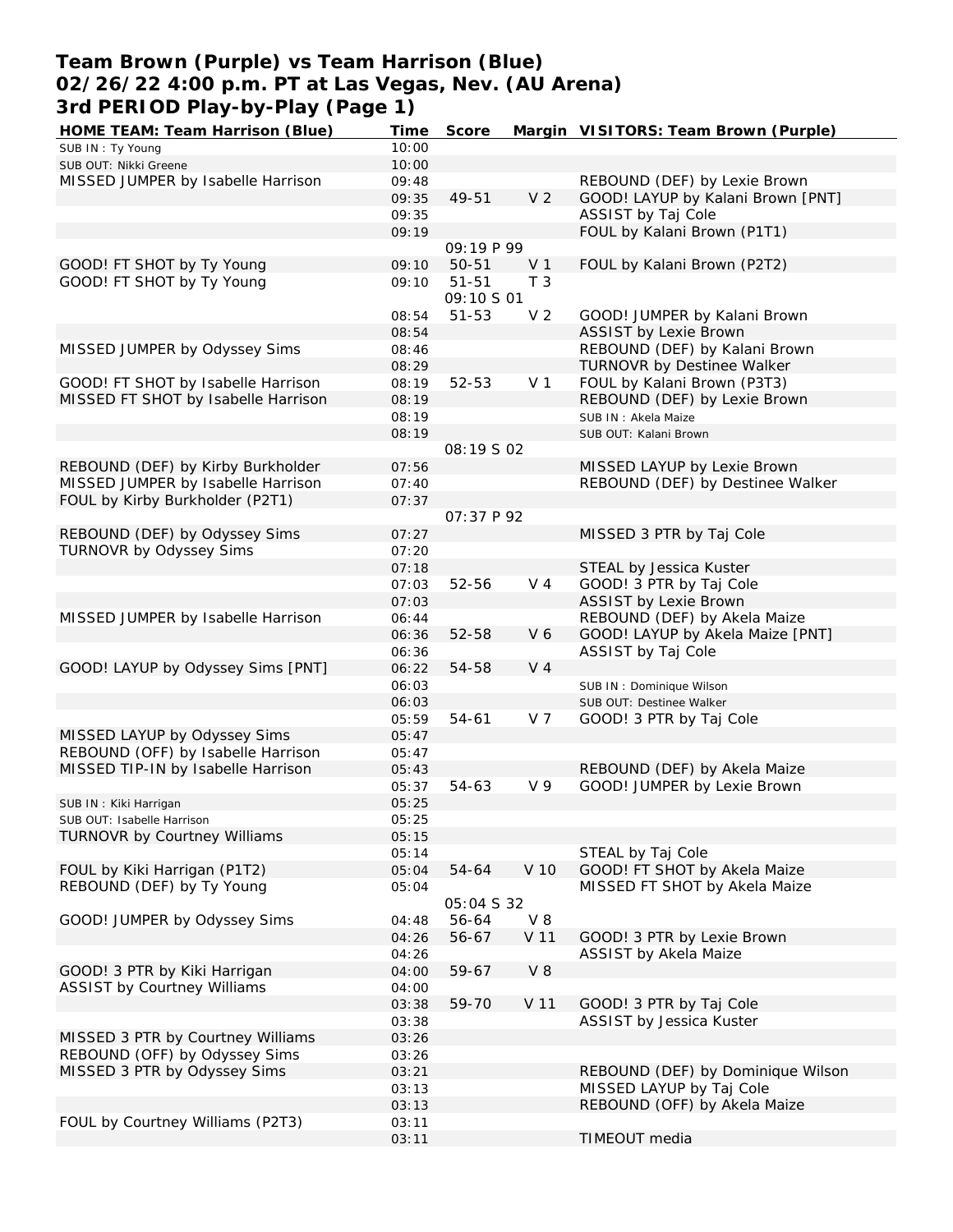# **Team Brown (Purple) vs Team Harrison (Blue) 02/26/22 4:00 p.m. PT at Las Vegas, Nev. (AU Arena) 3rd PERIOD Play-by-Play (Page 2)**

| HOME TEAM: Team Harrison (Blue)         | Time  | Score                   |      | Margin VISITORS: Team Brown (Purple) |
|-----------------------------------------|-------|-------------------------|------|--------------------------------------|
|                                         | 03:11 | 59-71                   | V 12 | GOOD! FT SHOT by Akela Maize         |
| REBOUND (DEF) by Ty Young               | 03:11 |                         |      | MISSED FT SHOT by Akela Maize        |
| SUB IN: Briahanna Jackson               | 03:11 |                         |      |                                      |
| SUB IN: Isabelle Harrison               | 03:11 |                         |      |                                      |
| SUB OUT: Kiki Harrigan                  | 03:11 |                         |      |                                      |
| SUB OUT: Odyssey Sims                   | 03:11 |                         |      |                                      |
|                                         |       | 03:11 S 32              |      |                                      |
| GOOD! FT SHOT by Isabelle Harrison      | 03:00 | 60-71                   | V 11 | FOUL by Akela Maize (P2T4)           |
| GOOD! FT SHOT by Isabelle Harrison      | 03:00 | $61 - 71$<br>03:00 S 02 | V 10 |                                      |
| FOUL by Ty Young (P1T4)                 | 02:47 |                         |      |                                      |
|                                         | 02:47 |                         |      | TURNOVR by (TEAM)                    |
|                                         |       | 02:47 P 04              |      |                                      |
| <b>TURNOVR by Courtney Williams</b>     | 02:38 |                         |      |                                      |
|                                         | 02:37 |                         |      | STEAL by Dominique Wilson            |
| FOUL by Isabelle Harrison (P2T5)        | 02:28 |                         |      | MISSED FT SHOT by Akela Maize        |
|                                         | 02:28 |                         |      | REBOUND (OFF) by (DEADBALL)          |
|                                         | 02:28 | $61 - 72$               | V 11 | GOOD! FT SHOT by Akela Maize         |
|                                         |       | 02:28 S 32              |      |                                      |
| TURNOVR by Courtney Williams            | 02:16 |                         |      |                                      |
|                                         | 02:02 | $61 - 74$               | V 13 | GOOD! JUMPER by Taj Cole             |
| MISSED JUMPER by Courtney Williams      | 01:52 |                         |      | REBOUND (DEF) by Jessica Kuster      |
|                                         | 01:37 | $61 - 76$               | V 15 | GOOD! LAYUP by Jessica Kuster [PNT]  |
|                                         | 01:37 |                         |      | ASSIST by Taj Cole                   |
| MISSED 3 PTR by Briahanna Jackson       | 01:14 |                         |      |                                      |
| REBOUND (OFF) by Ty Young               | 01:14 |                         |      |                                      |
| TURNOVR by Ty Young                     | 01:08 |                         |      |                                      |
|                                         | 01:07 |                         |      | STEAL by Taj Cole                    |
| REBOUND (DEF) by Isabelle Harrison      | 01:03 |                         |      | MISSED LAYUP by Taj Cole             |
| GOOD! LAYUP by Courtney Williams [FB/PN | 00:57 | 63-76                   | V 13 |                                      |
|                                         | 00:42 |                         |      | MISSED 3 PTR by Lexie Brown          |
|                                         | 00:42 |                         |      | REBOUND (OFF) by Jessica Kuster      |
|                                         | 00:38 | 63-78                   | V 15 | GOOD! TIP-IN by Jessica Kuster [PNT] |
| TURNOVR by Briahanna Jackson            | 00:30 |                         |      |                                      |
|                                         | 00:29 |                         |      | STEAL by Lexie Brown                 |
|                                         | 00:23 | 63-80                   | V 17 | GOOD! LAYUP by Akela Maize [PNT]     |
|                                         | 00:23 |                         |      | <b>ASSIST by Lexie Brown</b>         |
| MISSED 3 PTR by Briahanna Jackson       | 00:16 |                         |      | REBOUND (DEF) by Lexie Brown         |
|                                         | 00:02 |                         |      | FOUL by Taj Cole (P2T5)              |
|                                         | 00:02 |                         |      | TURNOVR by Taj Cole                  |
|                                         |       | 00:02 0 88              |      |                                      |

#### Team Brown (Purple) 80, Team Harrison (Blue) 63

|                                              | In | Off | -2nd | Fast             |   |                        |
|----------------------------------------------|----|-----|------|------------------|---|------------------------|
| 3rd period-only Paint T/O Chance Break Bench |    |     |      |                  |   |                        |
| Team Brown (Purple) 10                       |    |     | 9 3  | $\left( \right)$ |   | Score tied - 1 time.   |
| Team Harrison (Blue) 4 1 0 2                 |    |     |      |                  | 5 | Lead changed - 1 time. |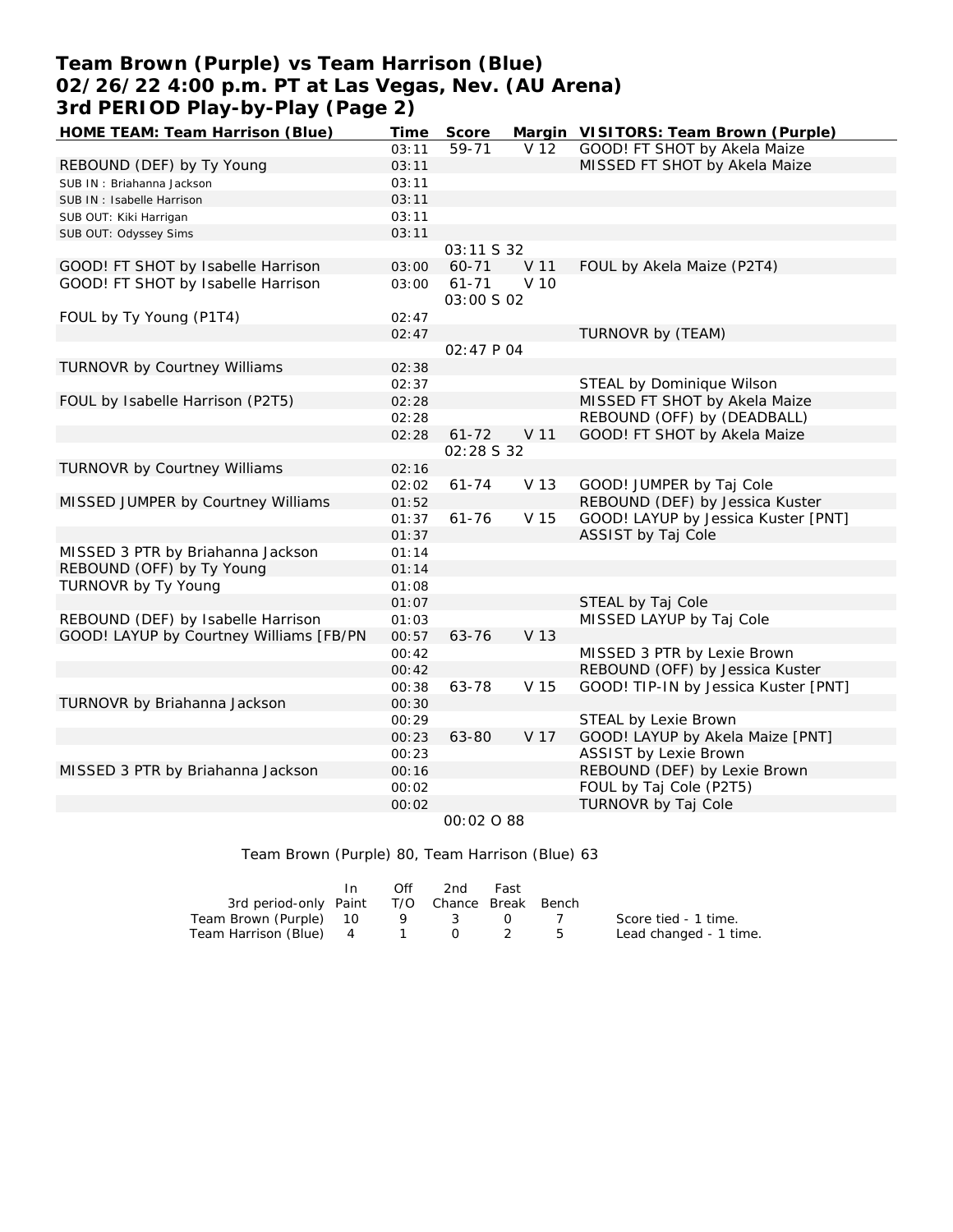## **Team Brown (Purple) vs Team Harrison (Blue) 02/26/22 4:00 p.m. PT at Las Vegas, Nev. (AU Arena) 4th PERIOD Play-by-Play (Page 1)**

| HOME TEAM: Team Harrison (Blue)        | Time  | Score                      |      | Margin VISITORS: Team Brown (Purple) |
|----------------------------------------|-------|----------------------------|------|--------------------------------------|
| SUB IN: Kiki Harrigan                  | 10:00 |                            |      | SUB IN: Dominique Wilson             |
| SUB OUT: Nikki Greene                  | 10:00 |                            |      | SUB OUT: Destinee Walker             |
|                                        | 09:50 | 63-82                      | V 19 | GOOD! LAYUP by Lexie Brown [PNT]     |
|                                        | 09:50 |                            |      | ASSIST by Kalani Brown               |
| GOOD! JUMPER by Courtney Williams      | 09:39 | 65-82                      | V 17 |                                      |
| ASSIST by Kiki Harrigan                | 09:39 |                            |      |                                      |
|                                        | 09:19 |                            |      | TURNOVR by Taj Cole                  |
| STEAL by Courtney Williams             | 09:18 |                            |      |                                      |
| TURNOVR by Isabelle Harrison           | 09:14 |                            |      |                                      |
| REBOUND (DEF) by Isabelle Harrison     | 09:05 |                            |      | MISSED 3 PTR by Dominique Wilson     |
| MISSED FT SHOT by Kiki Harrigan        | 08:50 |                            |      | FOUL by Kalani Brown (P4T6)          |
|                                        |       |                            |      |                                      |
| REBOUND (OFF) by (DEADBALL)            | 08:50 |                            |      |                                      |
| GOOD! FT SHOT by Kiki Harrigan         | 08:50 | 66-82<br><i>08:50 S 24</i> | V 16 |                                      |
|                                        | 08:29 | 66-85                      | V 19 | GOOD! 3 PTR by Dominique Wilson      |
|                                        | 08:29 |                            |      | ASSIST by Lexie Brown                |
| GOOD! 3 PTR by Odyssey Sims            | 08:12 | 69-85                      | V 16 |                                      |
| ASSIST by Isabelle Harrison            | 08:12 |                            |      |                                      |
|                                        | 07:48 |                            |      | TURNOVR by Lexie Brown               |
| SUB IN: Ty Young                       | 07:48 |                            |      |                                      |
| SUB OUT: Kiki Harrigan                 | 07:48 |                            |      |                                      |
| MISSED 3 PTR by Isabelle Harrison      | 07:40 |                            |      |                                      |
| REBOUND (OFF) by Ty Young              | 07:40 |                            |      |                                      |
| MISSED JUMPER by Ty Young              | 07:35 |                            |      |                                      |
| REBOUND (OFF) by Courtney Williams     | 07:35 |                            |      |                                      |
| GOOD! 3 PTR by Kirby Burkholder        | 07:29 | 72-85                      | V 13 |                                      |
| <b>ASSIST by Courtney Williams</b>     | 07:29 |                            |      |                                      |
|                                        | 07:09 | 72-87                      | V 15 | GOOD! LAYUP by Lexie Brown [PNT]     |
| MISSED LAYUP by Odyssey Sims           | 06:59 |                            |      | <b>BLOCK by Jessica Kuster</b>       |
| REBOUND (OFF) by (TEAM)                | 06:59 |                            |      |                                      |
| MISSED LAYUP by Kirby Burkholder       | 06:46 |                            |      | REBOUND (DEF) by Jessica Kuster      |
|                                        | 06:37 |                            |      | MISSED 3 PTR by Lexie Brown          |
|                                        | 06:37 |                            |      | REBOUND (OFF) by Kalani Brown        |
|                                        |       |                            |      |                                      |
|                                        | 06:33 | 72-89                      | V 17 | GOOD! TIP-IN by Kalani Brown [PNT]   |
| GOOD! LAYUP by Isabelle Harrison [PNT] | 06:18 | 74-89                      | V 15 |                                      |
| ASSIST by Odyssey Sims                 | 06:18 |                            |      |                                      |
| REBOUND (DEF) by Kirby Burkholder      | 06:02 |                            |      | MISSED 3 PTR by Jessica Kuster       |
| MISSED LAYUP by Odyssey Sims           | 05:52 |                            |      | REBOUND (DEF) by Dominique Wilson    |
| REBOUND (DEF) by Isabelle Harrison     | 05:44 |                            |      | MISSED 3 PTR by Lexie Brown          |
| GOOD! JUMPER by Courtney Williams [FB] | 05:37 | 76-89                      | V 13 |                                      |
|                                        | 05:20 | 76-91                      | V 15 | GOOD! LAYUP by Kalani Brown [PNT]    |
|                                        | 05:20 |                            |      | ASSIST by Taj Cole                   |
| GOOD! LAYUP by Isabelle Harrison [PNT] | 05:04 | 78-91                      | V 13 |                                      |
| ASSIST by Odyssey Sims                 | 05:04 |                            |      |                                      |
|                                        | 04:53 |                            |      | TIMEOUT 30sec                        |
|                                        | 04:53 |                            |      | <b>TIMEOUT MEDIA</b>                 |
|                                        | 04:53 |                            |      | SUB IN : Destinee Walker             |
|                                        | 04:53 |                            |      | SUB OUT: Lexie Brown                 |
|                                        | 04:34 |                            |      | MISSED 3 PTR by Taj Cole             |
|                                        | 04:34 |                            |      | REBOUND (OFF) by (TEAM)              |
|                                        | 04:34 |                            |      | TURNOVR by (TEAM)                    |
| TIMEOUT media                          | 04:34 |                            |      |                                      |
| GOOD! 3 PTR by Odyssey Sims            | 04:21 | 81-91                      | V 10 |                                      |
| <b>ASSIST by Courtney Williams</b>     | 04:21 |                            |      |                                      |
|                                        |       |                            |      |                                      |
| FOUL by Ty Young (P2T6)                | 03:52 | 81-92                      | V 11 | GOOD! FT SHOT by Jessica Kuster      |
|                                        | 03:52 | 81-93                      | V 12 | GOOD! FT SHOT by Jessica Kuster      |
|                                        |       | 03:52 S 30                 |      |                                      |
| MISSED JUMPER by Odyssey Sims          | 03:43 |                            |      | REBOUND (DEF) by Taj Cole            |
|                                        | 03:36 |                            |      | TURNOVR by Taj Cole                  |
| STEAL by Courtney Williams             | 03:35 |                            |      |                                      |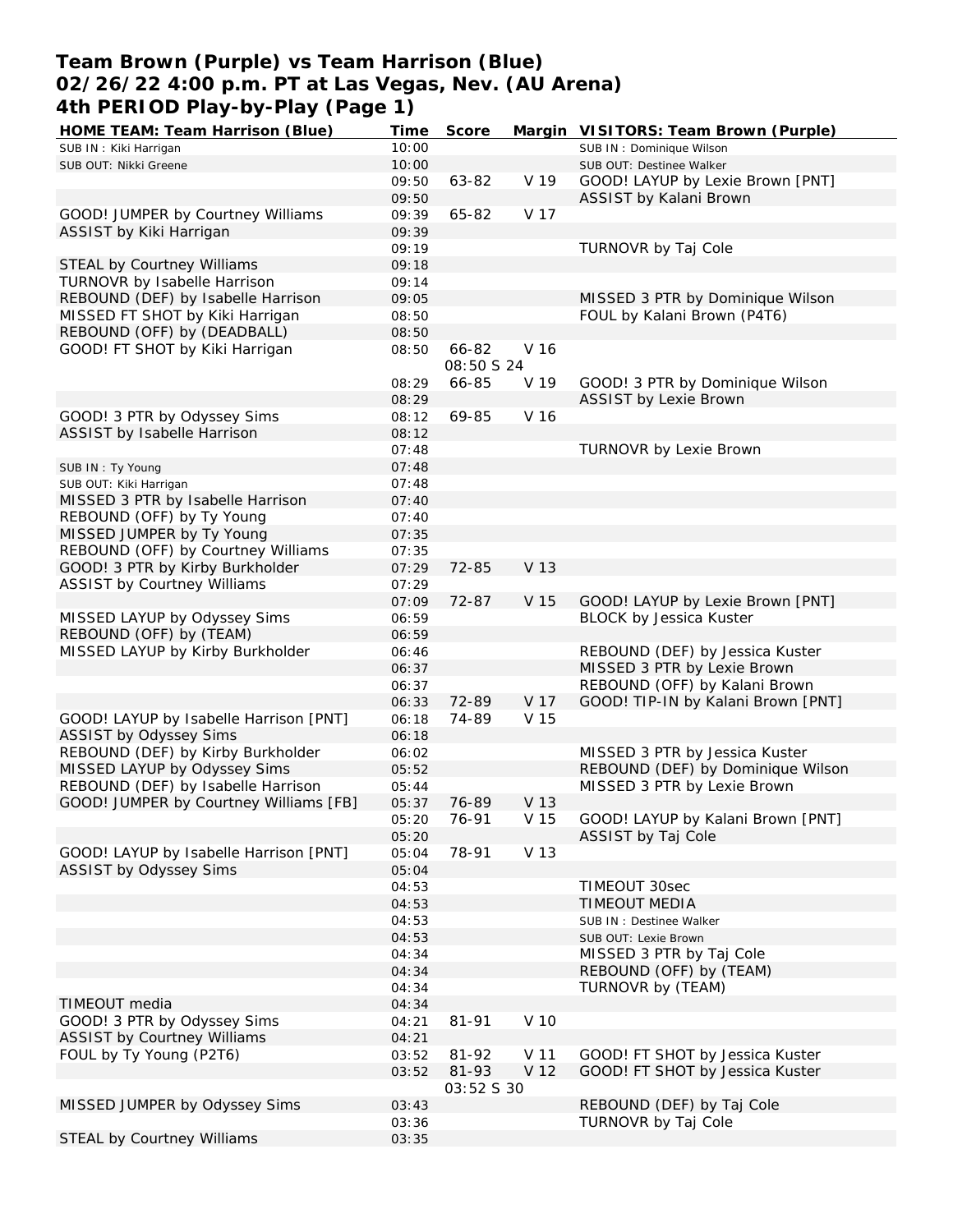# **Team Brown (Purple) vs Team Harrison (Blue) 02/26/22 4:00 p.m. PT at Las Vegas, Nev. (AU Arena) 4th PERIOD Play-by-Play (Page 2)**

| HOME TEAM: Team Harrison (Blue)        | Time  | Score       |                 | Margin VISITORS: Team Brown (Purple) |
|----------------------------------------|-------|-------------|-----------------|--------------------------------------|
| TURNOVR by Ty Young                    | 03:32 |             |                 |                                      |
|                                        | 03:31 |             |                 | STEAL by Destinee Walker             |
|                                        | 03:27 | 81-95       | V 14            | GOOD! JUMPER by Destinee Walker [FB] |
|                                        | 03:27 |             |                 | ASSIST by Taj Cole                   |
| GOOD! FT SHOT by Courtney Williams     | 03:15 | 82-95       | V 13            | FOUL by Taj Cole (P3T7)              |
| GOOD! FT SHOT by Courtney Williams     | 03:15 | 83-95       | V 12            |                                      |
|                                        |       | 03:15 \$ 10 |                 |                                      |
| FOUL by Isabelle Harrison (P3T7)       | 02:52 |             |                 |                                      |
|                                        |       | 02:52 P 38  |                 |                                      |
|                                        | 02:43 |             |                 | TURNOVR by Dominique Wilson          |
| GOOD! LAYUP by Isabelle Harrison [PNT] | 02:31 | 85-95       | V 10            |                                      |
| <b>ASSIST by Courtney Williams</b>     | 02:31 |             |                 |                                      |
| FOUL by Courtney Williams (P3T8)       | 02:14 |             |                 |                                      |
| <b>TIMEOUT 30sec</b>                   | 02:14 |             |                 |                                      |
|                                        | 02:14 | 85-96       | V 11            | GOOD! FT SHOT by Kalani Brown        |
|                                        | 02:14 | 85-97       | V 12            | GOOD! FT SHOT by Kalani Brown        |
|                                        | 02:14 |             |                 | SUB IN: Lexie Brown                  |
|                                        | 02:14 |             |                 | SUB OUT: Destinee Walker             |
|                                        |       | 02:14 S 24  |                 |                                      |
| MISSED JUMPER by Isabelle Harrison     | 02:03 |             |                 | REBOUND (DEF) by Taj Cole            |
|                                        | 02:01 |             |                 | FOUL by Jessica Kuster (P1T8)        |
| FOUL by Ty Young (P3T9)                | 02:01 |             |                 |                                      |
|                                        |       | 02:01 P 01  |                 |                                      |
|                                        |       | 02:01 P 30  |                 |                                      |
|                                        | 01:57 | 85-99       | V 14            | GOOD! LAYUP by Taj Cole [PNT]        |
| MISSED JUMPER by Kirby Burkholder      | 01:40 |             |                 | REBOUND (DEF) by Kalani Brown        |
|                                        | 01:27 | 85-101      | V 16            | GOOD! LAYUP by Lexie Brown [PNT]     |
| MISSED LAYUP by Odyssey Sims           | 01:15 |             |                 |                                      |
| REBOUND (OFF) by Isabelle Harrison     | 01:15 |             |                 |                                      |
| GOOD! LAYUP by Isabelle Harrison [PNT] | 01:11 | 87-101      | V <sub>14</sub> |                                      |
|                                        | 00:48 | 87-103      | V 16            | GOOD! JUMPER by Kalani Brown         |
|                                        | 00:48 |             |                 | <b>ASSIST by Lexie Brown</b>         |
| GOOD! 3 PTR by Odyssey Sims            | 00:31 | 90-103      | V 13            |                                      |
| <b>ASSIST by Courtney Williams</b>     | 00:31 |             |                 |                                      |
| REBOUND (DEF) by Courtney Williams     | 00:06 |             |                 | MISSED 3 PTR by Lexie Brown          |
| MISSED 3 PTR by Courtney Williams      | 00:01 |             |                 |                                      |
| REBOUND (OFF) by (TEAM)                | 00:01 |             |                 |                                      |

Team Brown (Purple) 103, Team Harrison (Blue) 90

|                                              | In. | Off | 2nd | Fast |                         |
|----------------------------------------------|-----|-----|-----|------|-------------------------|
| 4th period-only Paint T/O Chance Break Bench |     |     |     |      |                         |
| Team Brown (Purple) 12 2 2 2 3               |     |     |     |      | Score tied - 0 times.   |
| Team Harrison (Blue) 8 8 5 2 1               |     |     |     |      | Lead changed - 0 times. |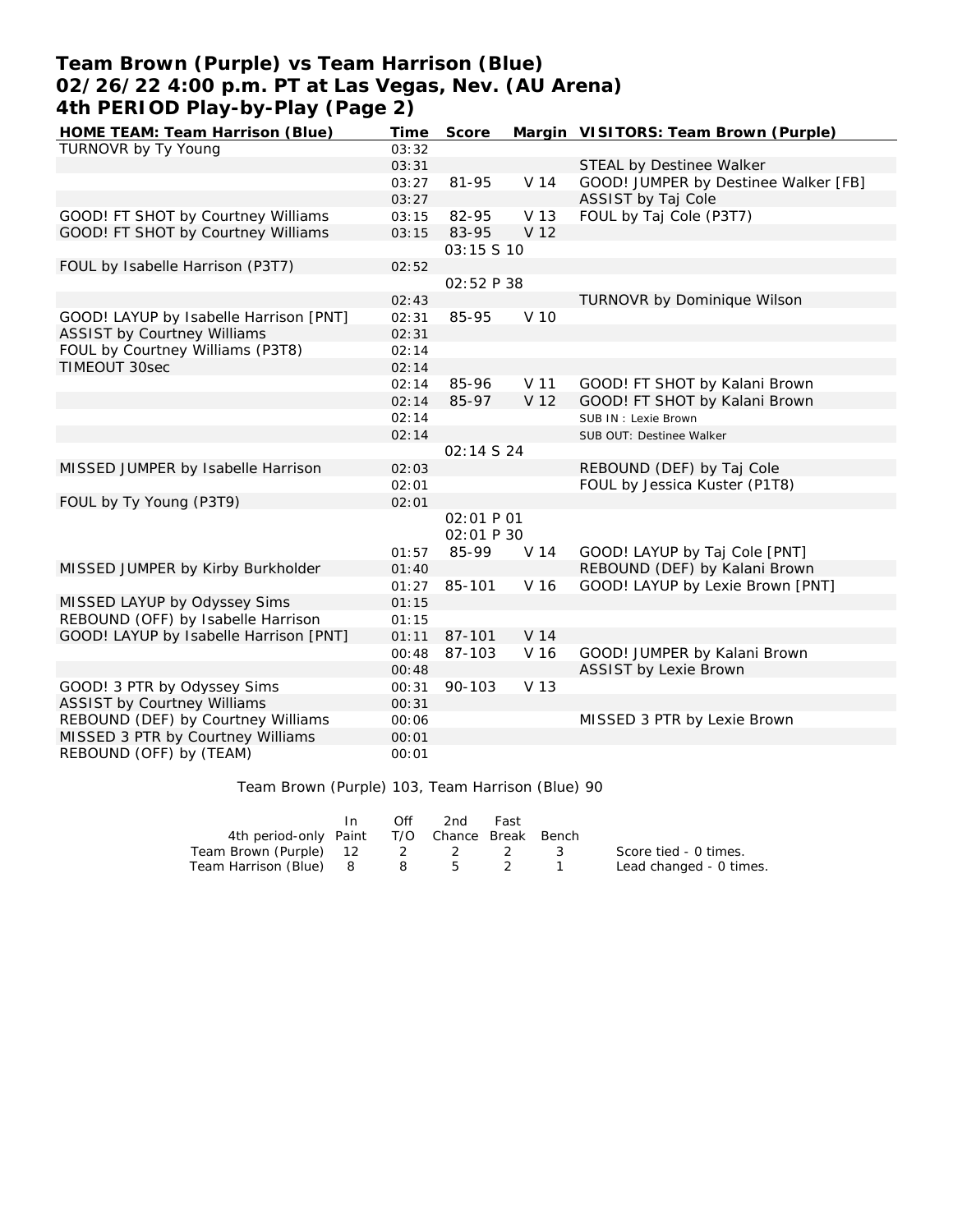### **Official Basketball Box Score -- 1st Period-Only Team Brown (Purple) vs Team Harrison (Blue) 02/26/22 4:00 p.m. PT at Las Vegas, Nev. (AU Arena)**

**Team Brown (Purple) 25**

|    |                      |         | Total     | 3-Ptr         |         | Rebounds       |          |                |          |                |          |          |            |          |               |
|----|----------------------|---------|-----------|---------------|---------|----------------|----------|----------------|----------|----------------|----------|----------|------------|----------|---------------|
| ## | Player               |         |           | FG-FGA FG-FGA | FT-FTA  | Off Def Tot    |          |                | PF       | ΤP             | А        | TO       | <b>Blk</b> | Stll     | Min           |
| 04 | Lexie Brown          | $\star$ | $1 - 2$   | 1-1           | $0-0$   | O              | O        |                | O        | 3              |          |          |            |          |               |
| 14 | Taj Cole             | $\star$ | $0 - 1$   | $O - 1$       | $0 - 0$ | $\Omega$       | $\Omega$ | $\Omega$       | $\Omega$ | $\Omega$       | 3        | O        | $\Omega$   |          | 10            |
| 24 | Kalani Brown         | $\star$ | $3 - 5$   | $0 - 0$       | $0 - 0$ | $\overline{2}$ | 2        | 4              | $\Omega$ | 6              | $\Omega$ |          |            |          |               |
| 30 | Jessica Kuster       | $\star$ | $4 - 5$   | $1 - 1$       | $0 - 0$ | $\Omega$       | $\Omega$ | $\overline{O}$ | $\Omega$ | 9              |          |          | $\circ$    |          | 10            |
| 92 | Destinee Walker      | $\star$ | $1 - 5$   | $0 - 2$       | $0 - 0$ | O              |          |                | O        | 2              |          |          | $\Omega$   |          | 10            |
| 32 | Akela Maize          |         | $1 - 1$   | $0 - 0$       | $0 - 0$ |                | $\Omega$ | 1              | $\Omega$ | $\overline{2}$ | O        | $\Omega$ | $\Omega$   | $\Omega$ | 2             |
| 38 | Dominique Wilson     |         | $1 - 2$   | $1 - 1$       | $0 - 0$ | O              | O        | 0              | $\Omega$ | 3              | $\Omega$ |          | ∩          |          | $\mathcal{P}$ |
|    | Team                 |         |           |               |         |                | $\Omega$ | 1              |          |                |          |          |            |          |               |
|    | Totals               |         | $11 - 21$ | $3 - 6$       | $0-0$   | 4              | 3        |                |          | 25             | 6        | っ        |            |          |               |
|    | FG %: 11-21<br>52.4% |         |           |               |         |                |          |                |          |                |          |          |            |          | Deadball      |

| F 1370.    |     | $11 - 21$ $32.470$ |
|------------|-----|--------------------|
| $3FG \%$ : | 3-6 | 50.0%              |
| FT %:      | റ-റ | $0.0\%$            |

**Team Harrison (Blue) 29**

|    |                                                                                |         | Total     | 3-Ptr         |         | Rebounds       |                |                |          |                |                |          |          |                |                           |
|----|--------------------------------------------------------------------------------|---------|-----------|---------------|---------|----------------|----------------|----------------|----------|----------------|----------------|----------|----------|----------------|---------------------------|
| ## | Player                                                                         |         |           | FG-FGA FG-FGA | FT-FTA  | Off Def Tot    |                |                | PF       | TPI            | A              | TO       | Blk      | Stll           | Min                       |
| 02 | Isabelle Harrison                                                              | $\star$ | $1 - 3$   | $0 - 0$       | $0 - 0$ | O              |                |                | O        | 2              |                |          | O        | $\Omega$       |                           |
| 10 | <b>Courtney Williams</b>                                                       | $\star$ | $4 - 4$   | $2 - 2$       | $O - O$ | $\overline{O}$ | $\overline{2}$ | $\overline{2}$ | $\Omega$ | 10             | 3              |          | $\Omega$ | 0              | 10                        |
| 20 | Kirby Burkholder                                                               | $\star$ | $2 - 2$   | $0 - 0$       | $0-0$   | 0              |                |                |          | 4              |                | O        | $\circ$  | 0              |                           |
| 54 | Nikki Greene                                                                   | $\star$ | $O - 1$   | $0-0$         | $O - O$ | $\overline{O}$ | $\Omega$       | $\overline{O}$ | $\Omega$ | $\overline{O}$ | $\Omega$       | $\Omega$ |          | 2              |                           |
| 99 | <b>Odyssey Sims</b>                                                            | $\star$ | $5 - 6$   | $3 - 4$       | $O-O$   |                |                | $\overline{2}$ | O        | 13             | $\overline{2}$ |          | $\Omega$ | 0              | 10                        |
| 01 | Ty Young                                                                       |         | $0 - 1$   | $0 - 1$       | $0 - 0$ | $\overline{O}$ |                | 1              | $\Omega$ | 0              | $\Omega$       | $\Omega$ | $\Omega$ | $\Omega$       | 2                         |
| 12 | Kiki Harrigan                                                                  |         | $0 - 1$   | $0-0$         | $0 - 0$ | 0              | 0              | O              | $\Omega$ | $\overline{O}$ | 0              | O        |          | 0              | 2                         |
| 88 | Briahanna Jackson                                                              |         | $0 - 0$   | $0 - 0$       | $O - O$ | 1              | $\Omega$       | 1.             | $\Omega$ | $\Omega$       | $\Omega$       |          | $\Omega$ | 0              | $\overline{2}$            |
|    | Team                                                                           |         |           |               |         |                | $\mathcal{O}$  |                |          |                |                |          |          |                |                           |
|    | Totals                                                                         |         | $12 - 18$ | $5 - 7$       | $0-0$   | 3              | 6              | 9              |          | 29             |                | 4        | 2        | $\overline{2}$ |                           |
|    | FG %: 12-18<br>66.7%<br>3FG %:<br>71.4%<br>$5 - 7$<br>FT %:<br>0.0%<br>$0 - 0$ |         |           |               |         |                |                |                |          |                |                |          |          |                | Deadball<br>Rebounds<br>O |

Officials: Chris Gormley, Jarrett Robinson, Dara Robinson-Ashe Technical fouls: Team Brown (Purple)-None. Team Harrison (Blue)-None. Attendance:

| lScore by periods    | 1st | 2nd $\sqrt{3}$ 3rd | Total |
|----------------------|-----|--------------------|-------|
| Team Brown (Purple)  |     |                    |       |
| Team Harrison (Blue) |     |                    |       |

| In.   | Off | 2nd | Fast             |                        |
|-------|-----|-----|------------------|------------------------|
| Paint |     |     |                  |                        |
| 14    |     | Q   | $\left( \right)$ | Б.                     |
| 10    |     |     |                  |                        |
|       |     |     |                  | T/O Chance Break Bench |

Rebounds 0

Last FG - 105 1st-01:11, 104 1st-00:02.

Largest lead - 105 by 3 1st-09:45, 104 by 6 1st-03:16. 105 led for 03:24. 104 led for 35:50. Game was tied for -9:-14.

| Score tied - 1 time.    |  |
|-------------------------|--|
| Lead changed - 5 times. |  |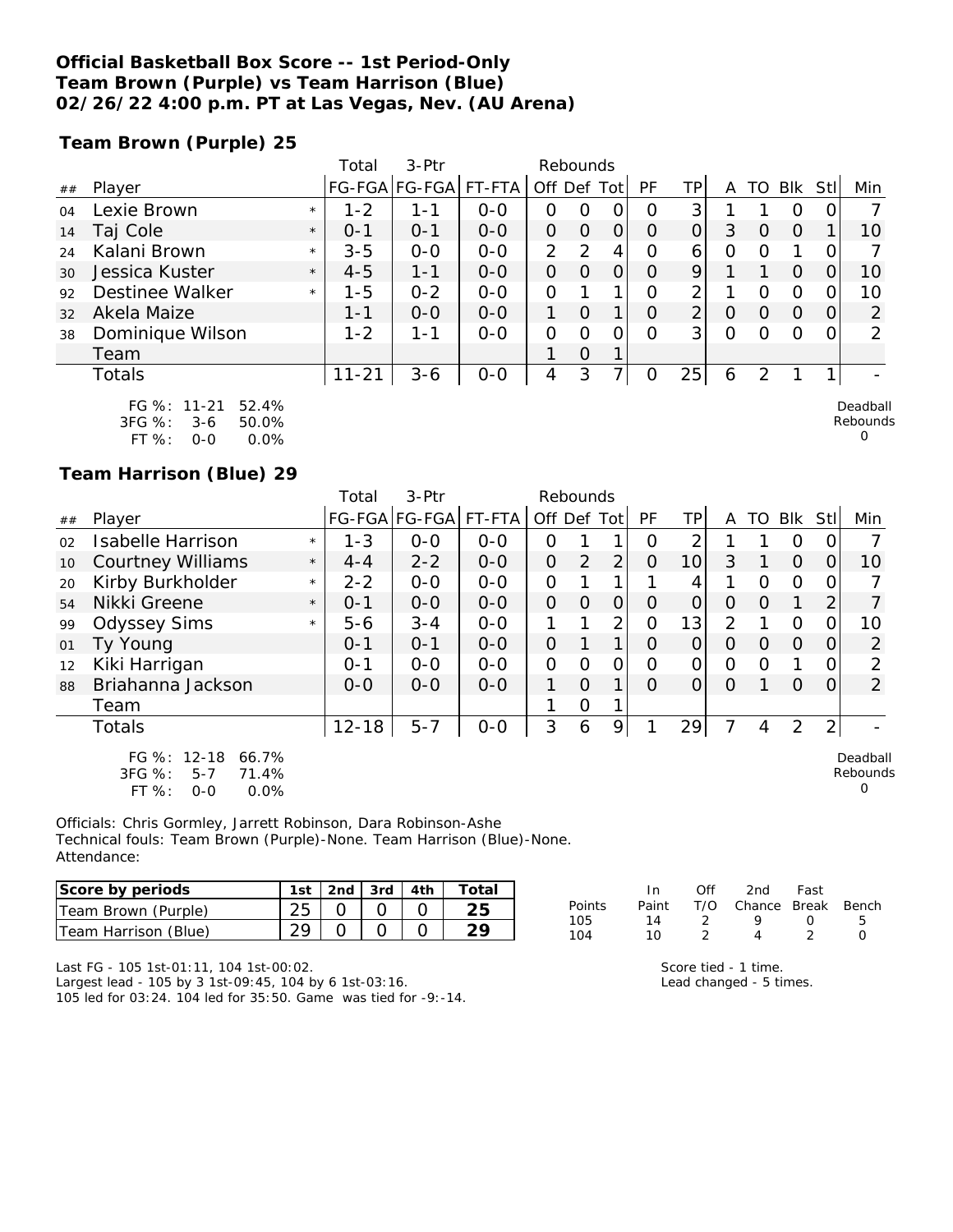### **Official Basketball Box Score -- 2nd Period-Only Team Brown (Purple) vs Team Harrison (Blue) 02/26/22 4:00 p.m. PT at Las Vegas, Nev. (AU Arena)**

**Team Brown (Purple) 24**

|    |                                  | Total    | $3-Ptr$              |         | Rebounds       |     |                 |          |                |   |    |                  |                |         |
|----|----------------------------------|----------|----------------------|---------|----------------|-----|-----------------|----------|----------------|---|----|------------------|----------------|---------|
| ## | Player                           |          | FG-FGA FG-FGA FT-FTA |         | Off            | Def | ⊺ Tot           | PF       | TP.            | A | TO | Blk              | Stll           | Min     |
| 04 | Lexie Brown<br>$\star$           | l - 1    | $O - O$              | $0-0$   | 0              |     |                 | Ω        | ⌒              |   |    | $\left( \right)$ |                | 10      |
| 14 | Taj Cole<br>$\star$              | $3 - 6$  | $3 - 3$              | $2 - 2$ | 0              |     |                 |          | 11             |   | 2  | O                |                | 8       |
| 24 | Kalani Brown<br>$\star$          | $2 - 3$  | $O-O$                | $2 - 2$ | 2              |     | 3               | 0        | 6              |   | 3  | O                | Ω              | 10      |
| 30 | Jessica Kuster<br>$\star$        | $1 - 2$  | $0 - 0$              | $0 - 0$ | $\Omega$       |     | 1               | $\Omega$ | 2              | O | O  | O                | $\Omega$       | 4       |
| 92 | Destinee Walker<br>$\star$       | $O - 1$  | $0 - 1$              | $0-0$   | O              | 0   |                 | O        | Ω              |   | Ω  | O                | 1              | 6       |
| 32 | Akela Maize                      | $0 - 0$  | $0 - 0$              | $0 - 0$ | 0              | 2   | $\overline{2}$  | 1        | $\Omega$       |   | Ω  | $\Omega$         | 0              | 5       |
| 38 | Dominique Wilson                 | 1 - 1    | $1 - 1$              | $0 - 0$ | 0              | 1   | ◄               | $\Omega$ | 3 <sup>1</sup> | 2 |    | ი                | O              | 5       |
|    | Team                             |          |                      |         | $\overline{O}$ |     | 1               |          |                |   |    |                  |                |         |
|    | Totals                           | $8 - 14$ | $4 - 5$              | $4 - 4$ | $\overline{2}$ | 8   | 10 <sub>1</sub> | 2        | 24             |   | 8  | Ο                | $\overline{2}$ |         |
|    | $FC_0$ $\&$ $R_1$ 1 $\&$<br>571% |          |                      |         |                |     |                 |          |                |   |    |                  |                | Doadhal |

| FG %:  | 8-14    | 57.1% |
|--------|---------|-------|
| 3FG %: | 4-5     | 80.0% |
| FT%    | $4 - 4$ | 100.0 |

### **Team Harrison (Blue) 20**

|    |                                                                                          |         | Total    | 3-Ptr         |         | Rebounds       |          |                |    |                 |               |    |          |                |                           |
|----|------------------------------------------------------------------------------------------|---------|----------|---------------|---------|----------------|----------|----------------|----|-----------------|---------------|----|----------|----------------|---------------------------|
| ## | Player                                                                                   |         |          | FG-FGA FG-FGA | FT-FTA  | Off Def Tot    |          |                | PF | ΤP              | A             | TO | Blk      | Stll           | Min                       |
| 02 | <b>Isabelle Harrison</b>                                                                 | $\star$ | $3 - 4$  | $0-0$         | $0-0$   |                | 2        | 3              |    | 6               |               | O  | O        |                | 10                        |
| 10 | <b>Courtney Williams</b>                                                                 | $\star$ | $2 - 6$  | $0-0$         | $O - O$ | $\Omega$       |          | 1              |    | 4               |               | 2  | $\Omega$ | $\overline{2}$ |                           |
| 20 | Kirby Burkholder                                                                         | $\star$ | $O - 1$  | $O - 1$       | $0 - 0$ | $\mathbf{O}$   | $\Omega$ | 0              | O  | 0               | O             | Ω  | O        | O.             | $\mathcal{P}$             |
| 99 | <b>Odyssey Sims</b>                                                                      | $\star$ | $2 - 6$  | $0 - 0$       | $0 - 0$ | $\overline{O}$ | $\Omega$ | $\overline{O}$ | 2  | 4               | $\mathcal{P}$ |    | $\Omega$ |                | 7                         |
| 01 | Ty Young                                                                                 |         | 1-1      | $O-O$         | $2 - 2$ | $\mathcal{O}$  | O        | $\mathcal{O}$  | Ω  | 4               |               |    | 0        | 0              | 9                         |
| 12 | Kiki Harrigan                                                                            |         | $1 - 2$  | $0 - 1$       | $0 - 0$ | 1              | $\Omega$ | $\mathbf 1$    | 0  | $\overline{2}$  | $\Omega$      | O  | $\Omega$ | 2              | 9                         |
| 88 | Briahanna Jackson                                                                        |         | $0-0$    | $O-O$         | $0-0$   | $\overline{O}$ |          | 1              | O  | 0               | O             |    | Ω        | 0              | ∍                         |
|    | Team                                                                                     |         |          |               |         |                | O        | 1              |    |                 |               |    |          |                |                           |
|    | <b>Totals</b>                                                                            |         | $9 - 20$ | $0 - 2$       | $2 - 2$ | 3              | 4        | 7 <sub>1</sub> | 4  | 20 <sub>l</sub> | 5             | 5  | O        | $6 \mid$       |                           |
|    | $FG \%$ :<br>$9 - 20$<br>45.0%<br>3FG %:<br>0.0%<br>$0 - 2$<br>FT %:<br>$2 - 2$<br>100.0 |         |          |               |         |                |          |                |    |                 |               |    |          |                | Deadball<br>Rebounds<br>O |

Officials: Chris Gormley, Jarrett Robinson, Dara Robinson-Ashe Technical fouls: Team Brown (Purple)-None. Team Harrison (Blue)-None. Attendance:

| Score by periods     | 1st | 2nd          | 3rd | 4th | Total |            | In    | Of' | 2nd    | Fast         |       |
|----------------------|-----|--------------|-----|-----|-------|------------|-------|-----|--------|--------------|-------|
| Team Brown (Purple)  |     |              |     |     |       | Points     | Paint | T/C | Chance | <b>Break</b> | Bench |
| Team Harrison (Blue) |     | $\cap$<br>∠⊾ |     |     | ററ    | 105<br>104 |       |     |        |              |       |

Last FG - 105 2nd-01:54, 104 2nd-02:20. Largest lead - 105 by 3 1st-09:45, 104 by 6 1st-03:16.

105 led for 00:06. 104 led for 00:-16. Game was tied for 20:10.

|    | $\mathbf{H}$ |   | UIL ZNO FASL                 |                  |     |
|----|--------------|---|------------------------------|------------------|-----|
| ts |              |   | Paint T/O Chance Break Bench |                  |     |
|    |              | h | - 3                          | $\left( \right)$ | - 3 |
|    |              | А |                              | 6                | Һ   |
|    |              |   |                              |                  |     |

Score tied - 1 time. Lead changed - 2 times.

Deadball Rebounds

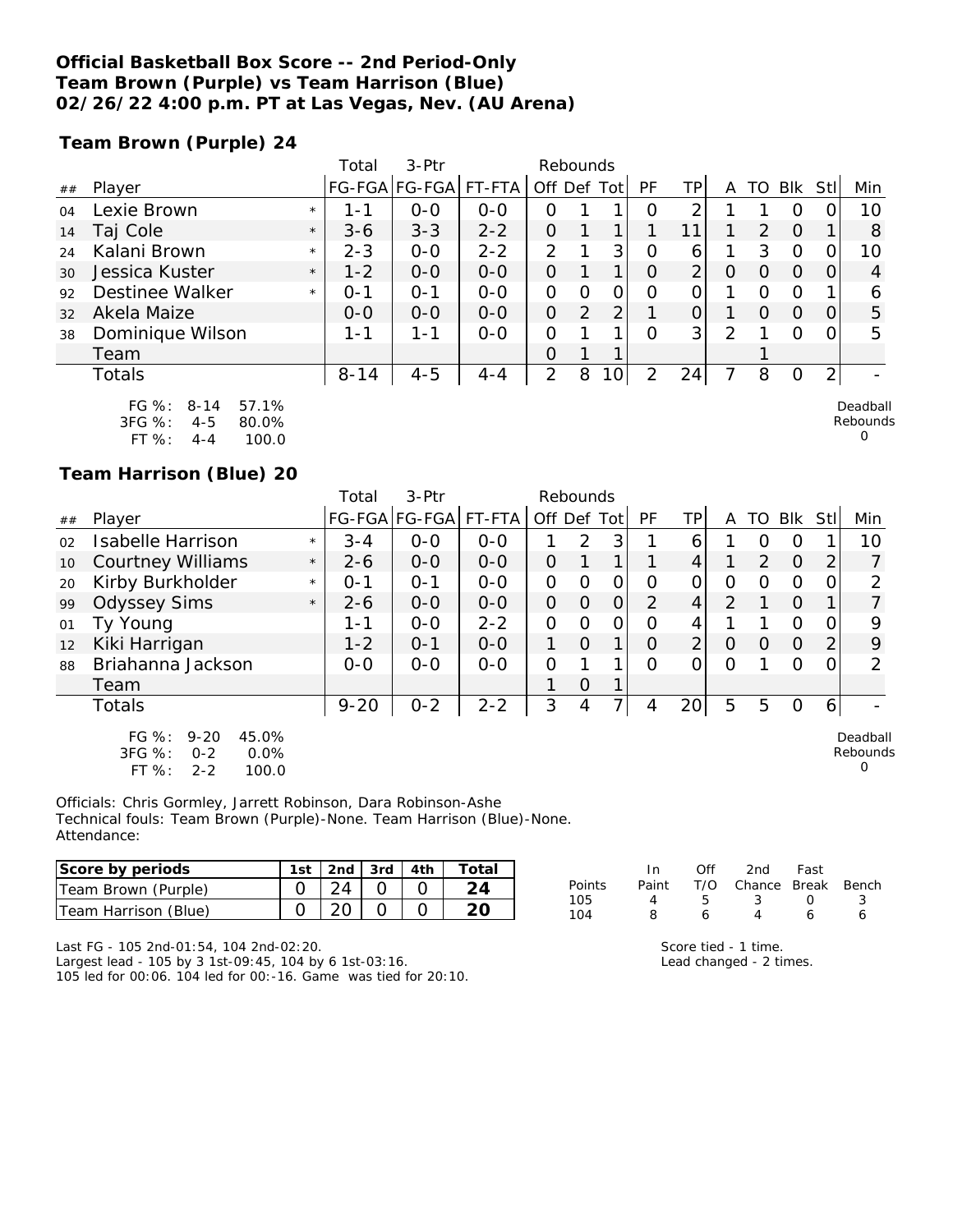### **Official Basketball Box Score -- 3rd Period-Only Team Brown (Purple) vs Team Harrison (Blue) 02/26/22 4:00 p.m. PT at Las Vegas, Nev. (AU Arena)**

**Team Brown (Purple) 31**

|    |                      |         | Total     | $3-Ptr$       |         | Rebounds    |               |                |          |    |         |          |            |      |          |
|----|----------------------|---------|-----------|---------------|---------|-------------|---------------|----------------|----------|----|---------|----------|------------|------|----------|
| ## | Player               |         |           | FG-FGA FG-FGA | FT-FTA  | Off Def Tot |               |                | PF       | ТP |         | TO       | <b>BIK</b> | Stli | Min      |
| 04 | Lexie Brown          | $\star$ | $2 - 4$   | $1 - 2$       | $0 - 0$ | 0           | 3             | 3              | O        | 5  | 3       |          | O          |      | 10       |
| 14 | Taj Cole             | $\star$ | $4 - 7$   | $3 - 4$       | $0 - 0$ | 0           | $\Omega$      | $\overline{O}$ |          | 11 | 3       |          | $\Omega$   | 2    | 10       |
| 24 | Kalani Brown         | $\star$ | $2 - 2$   | $0 - 0$       | $O - O$ | O           |               |                | 3        | 4  | 0       | O        | O          |      |          |
| 30 | Jessica Kuster       | $\star$ | $2 - 2$   | $0 - 0$       | $0 - 0$ |             |               | 2              | $\Omega$ | 4  |         | $\Omega$ | $\Omega$   |      | 10       |
| 92 | Destinee Walker      | $\star$ | $0 - 0$   | $0 - 0$       | $O - O$ | O           |               |                | $\Omega$ | 0  | O       |          | O          |      | 3        |
| 32 | Akela Maize          |         | $2 - 2$   | $0 - 0$       | $3 - 6$ | 1           | $\mathcal{P}$ | 3              |          | 7  |         | $\Omega$ | $\Omega$   | 0    | 8        |
| 38 | Dominique Wilson     |         | $0 - 0$   | $0 - 0$       | $O-O$   | O           |               |                | $\Omega$ | Ο  | $\circ$ | O        | $\Omega$   |      | 6        |
|    | Team                 |         |           |               |         | O           | $\Omega$      | $\Omega$       |          |    |         |          |            |      |          |
|    | Totals               |         | $12 - 17$ | $4 - 6$       | $3 - 6$ | 2           | 9             |                | 5        | 31 | 8       | 3        | 0          | 5    |          |
|    | FG %: 12-17<br>70.6% |         |           |               |         |             |               |                |          |    |         |          |            |      | Deadball |

| FG %: 12-17 |     | 70.6% |
|-------------|-----|-------|
| $3FG \%$    | 4-6 | 66.7% |
| FT%         | 3-6 | 50.0% |

# **Team Harrison (Blue) 14**

|    |                                                                                         |         | Total    | $3-Ptr$       |         | Rebounds       |                |                |           |                |          |          |          |                |                           |
|----|-----------------------------------------------------------------------------------------|---------|----------|---------------|---------|----------------|----------------|----------------|-----------|----------------|----------|----------|----------|----------------|---------------------------|
| ## | Player                                                                                  |         |          | FG-FGA FG-FGA | FT-FTA  | Off Def Tot    |                |                | <b>PF</b> | TP             | A        | TO.      | Blk      | Stll           | Min                       |
| 02 | Isabelle Harrison                                                                       | $\star$ | $0 - 4$  | $0 - 0$       | $3 - 4$ |                |                | 2              |           | 3              | Ο        | O        | 0        |                |                           |
| 10 | <b>Courtney Williams</b>                                                                | $\star$ | $1 - 3$  | $0 - 1$       | $0 - 0$ | $\Omega$       | $\Omega$       | $\overline{O}$ |           | C              |          | 3        | $\Omega$ | 0              | 10                        |
| 20 | Kirby Burkholder                                                                        | $\star$ | $0 - 0$  | $0 - 0$       | $0 - 0$ | $\mathcal{O}$  |                |                |           | 0              | O        | Ω        | O        | $\Omega$       | 10                        |
| 99 | <b>Odyssey Sims</b>                                                                     | $\star$ | $2 - 5$  | $0 - 1$       | $0 - 0$ |                |                | $\overline{2}$ | $\Omega$  | 4              | O        |          | $\Omega$ | O              | 6                         |
| 01 | Ty Young                                                                                |         | $0-0$    | $O-O$         | $2 - 2$ |                | 2              | 3              |           | $\overline{2}$ | O        |          | $\circ$  | 0              | 10                        |
| 12 | Kiki Harrigan                                                                           |         | $1 - 1$  | $1 - 1$       | $0 - 0$ | $\overline{O}$ | $\Omega$       | $\overline{O}$ |           | 3 <sup>1</sup> | $\Omega$ | $\Omega$ | $\Omega$ | $\Omega$       | 2                         |
| 88 | Briahanna Jackson                                                                       |         | $0 - 2$  | $0 - 2$       | $O-O$   | 0              | 0              | $\overline{O}$ | O         | 0              | O        |          | Ω        |                | 3                         |
|    | Team                                                                                    |         |          |               |         | $\Omega$       | $\overline{O}$ | 0              |           |                |          |          |          |                |                           |
|    | <b>Totals</b>                                                                           |         | $4 - 15$ | $1 - 5$       | $5 - 6$ | 3              | 5              | 8 <sub>l</sub> | 5         | 14             |          | 6        | O        | $\overline{O}$ |                           |
|    | $FG \%$ :<br>26.7%<br>$4 - 15$<br>3FG %:<br>$1 - 5$<br>20.0%<br>FT %:<br>83.3%<br>$5-6$ |         |          |               |         |                |                |                |           |                |          |          |          |                | Deadball<br>Rebounds<br>O |

Officials: Chris Gormley, Jarrett Robinson, Dara Robinson-Ashe Technical fouls: Team Brown (Purple)-None. Team Harrison (Blue)-None. Attendance:

| Score by periods     | 1st | 2nd | 3rd | 4th | ⊤otal |            |       | Of | 2nd    | Fast  |       |
|----------------------|-----|-----|-----|-----|-------|------------|-------|----|--------|-------|-------|
| Team Brown (Purple)  |     |     |     |     |       | Points     | Paint |    | Chance | Break | Bench |
| Team Harrison (Blue) |     |     |     |     |       | 105<br>104 |       |    |        |       |       |

Last FG - 105 3rd-00:23, 104 3rd-00:57.

Largest lead - 105 by 17 3rd-00:23, 104 by 6 1st-03:16. 105 led for 19:19. 104 led for 00:00. Game was tied for -9:-19.

|    | Paint T/O Chance Break Ben |                  |   |
|----|----------------------------|------------------|---|
| 10 |                            | $\left( \right)$ |   |
|    | ∩                          |                  | 5 |
|    |                            |                  |   |

Rebounds 1

Score tied - 2 times. Lead changed - 1 time.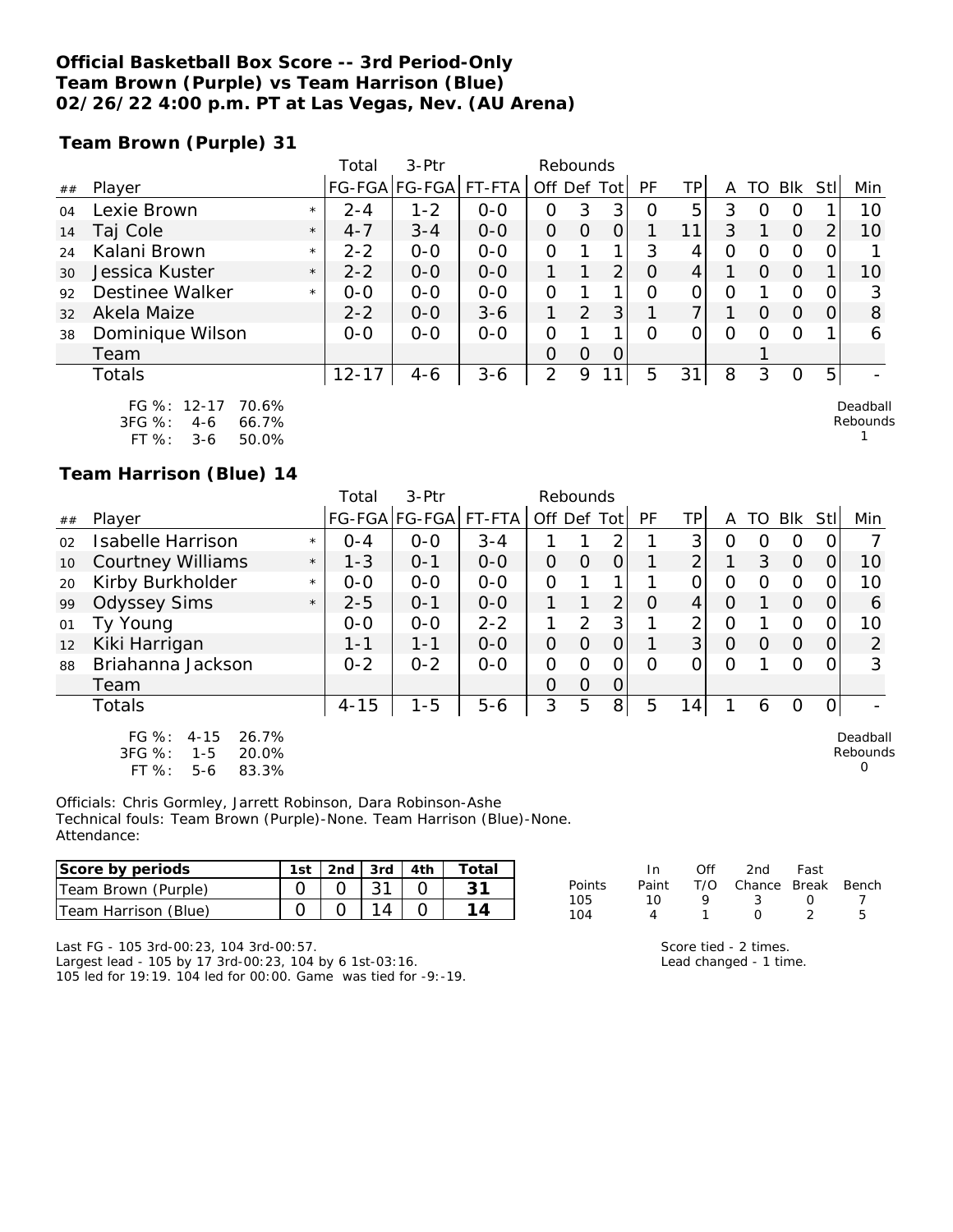### **Official Basketball Box Score -- 4th Period-Only Team Brown (Purple) vs Team Harrison (Blue) 02/26/22 4:00 p.m. PT at Las Vegas, Nev. (AU Arena)**

**Team Brown (Purple) 23**

|    |                                                              |         | Total    | 3-Ptr         |         | Rebounds    |   |   |    |                |                |    |            |     |                      |
|----|--------------------------------------------------------------|---------|----------|---------------|---------|-------------|---|---|----|----------------|----------------|----|------------|-----|----------------------|
| ## | Player                                                       |         |          | FG-FGA FG-FGA | FT-FTA  | Off Def Tot |   |   | PF | ΤP             |                | TO | <b>BIK</b> | Stl | Min                  |
| 04 | Lexie Brown                                                  | $\star$ | $3 - 6$  | $0 - 3$       | $0 - 0$ | O           | O | 0 | O  | 6              |                |    | Ο          |     |                      |
| 14 | Taj Cole                                                     | $\star$ | $1 - 2$  | $O - 1$       | $0-0$   | 0           | 2 | 2 |    | ⌒              | $\overline{2}$ | 2  | $\Omega$   |     | 10                   |
| 24 | Kalani Brown                                                 | $\star$ | $3 - 3$  | $0 - 0$       | $2 - 2$ |             |   | 2 |    | 8              |                | 0  | 0          |     | 10                   |
| 30 | Jessica Kuster                                               | $\star$ | $0 - 1$  | $O - 1$       | $2 - 2$ | 0           |   |   |    | $\overline{2}$ | O              | Ο  |            |     | 10                   |
| 92 | <b>Destinee Walker</b>                                       | $\star$ | 1 - 1    | $O-O$         | $0-0$   | 0           | O | 0 | O  | 2              | Ο              | ∩  | O          |     | っ                    |
| 38 | Dominique Wilson                                             |         | $1 - 2$  | $1 - 2$       | $0 - 0$ | O           |   | 1 | Ω  | 3 <sup>1</sup> | 0              |    | Ω          |     | 10                   |
|    | Team                                                         |         |          |               |         |             | 0 | 1 |    |                |                |    |            |     |                      |
|    | Totals                                                       |         | $9 - 15$ | $1 - 7$       | $4 - 4$ | 2           | 5 | 7 | 3  | 23             | 5              | 5  |            |     |                      |
|    | FG $\%$ :<br>$9 - 15$<br>60.0%<br>3FG %:<br>$1 - 7$<br>14.3% |         |          |               |         |             |   |   |    |                |                |    |            |     | Deadball<br>Rebounds |

 $\Omega$ 

**Team Harrison (Blue) 27**

FT %: 4-4 100.0

|    |                                                                               |         | Total     | 3-Ptr         |         | Rebounds       |          |                |          |                 |          |          |          |                |                      |
|----|-------------------------------------------------------------------------------|---------|-----------|---------------|---------|----------------|----------|----------------|----------|-----------------|----------|----------|----------|----------------|----------------------|
| ## | Player                                                                        |         |           | FG-FGA FG-FGA | FT-FTA  | Off Def Tot    |          |                | PF       | TP              | A        | TO       | Blk      | Stl            | Min                  |
| 02 | Isabelle Harrison                                                             | $\star$ | $4 - 6$   | $0 - 1$       | $0-0$   |                | 2        | 3              |          | 8               |          |          | O        |                | 10                   |
| 10 | <b>Courtney Williams</b>                                                      | $\star$ | $2 - 3$   | $O - 1$       | $2 - 2$ |                |          | $\overline{2}$ |          | $\vert 6 \vert$ | 4        | $\Omega$ | $\Omega$ | 2              | 10                   |
| 20 | Kirby Burkholder                                                              | $\star$ | $1 - 3$   | $1 - 1$       | $0 - 0$ | 0              |          | 1              | $\Omega$ | 3 <sub>l</sub>  | 0        | ∩        | $\Omega$ |                | 10                   |
| 99 | <b>Odyssey Sims</b>                                                           | $\star$ | $3 - 7$   | $3 - 3$       | $0 - 0$ | $\overline{O}$ | $\Omega$ | $\overline{O}$ | $\Omega$ | $\overline{9}$  | 2        | $\Omega$ | $\Omega$ | $\overline{O}$ | 10                   |
| 01 | Ty Young                                                                      |         | $O - 1$   | $0-0$         | $0-0$   |                | $\Omega$ | 1              | 2        | 0               | $\Omega$ |          | $\circ$  |                |                      |
| 12 | Kiki Harrigan                                                                 |         | $0-0$     | $0-0$         | $1 - 2$ | 0              | $\Omega$ | 0              | $\Omega$ |                 |          | 0        | $\Omega$ | $\Omega$       | 2                    |
|    | Team                                                                          |         |           |               |         | 2              | $\Omega$ | 2              |          |                 |          |          |          |                |                      |
|    | Totals                                                                        |         | $10 - 20$ | $4 - 6$       | $3 - 4$ | 5              | 4        | 9              | 4        | 27              | 8        | 2        | $\Omega$ | $\overline{2}$ |                      |
|    | FG %: 10-20<br>50.0%<br>3FG %:<br>66.7%<br>$4-6$<br>FT %:<br>75.0%<br>$3 - 4$ |         |           |               |         |                |          |                |          |                 |          |          |          |                | Deadball<br>Rebounds |

Officials: Chris Gormley, Jarrett Robinson, Dara Robinson-Ashe Technical fouls: Team Brown (Purple)-None. Team Harrison (Blue)-None. Attendance:

| Score by periods     | 1st | 2nd $\sqrt{3}$ rd $\sqrt{4}$ th | Total |
|----------------------|-----|---------------------------------|-------|
| Team Brown (Purple)  |     |                                 |       |
| Team Harrison (Blue) |     |                                 |       |

Points Paint T/O Chance Break Bench<br>105 12 2 2 2 3 105 12 2 2 2 3 104 8 8 5 2 1

In Off 2nd Fast<br>Paint T/O Chance Break

Last FG - 105 4th-00:48, 104 4th-00:31.

 $FT \%: 3-4$ 

Largest lead - 105 by 19 4th-09:50, 104 by 6 1st-03:16. 105 led for 00:-5. 104 led for 00:00. Game was tied for 00:00. Score tied - 0 times. Lead changed - 0 times.